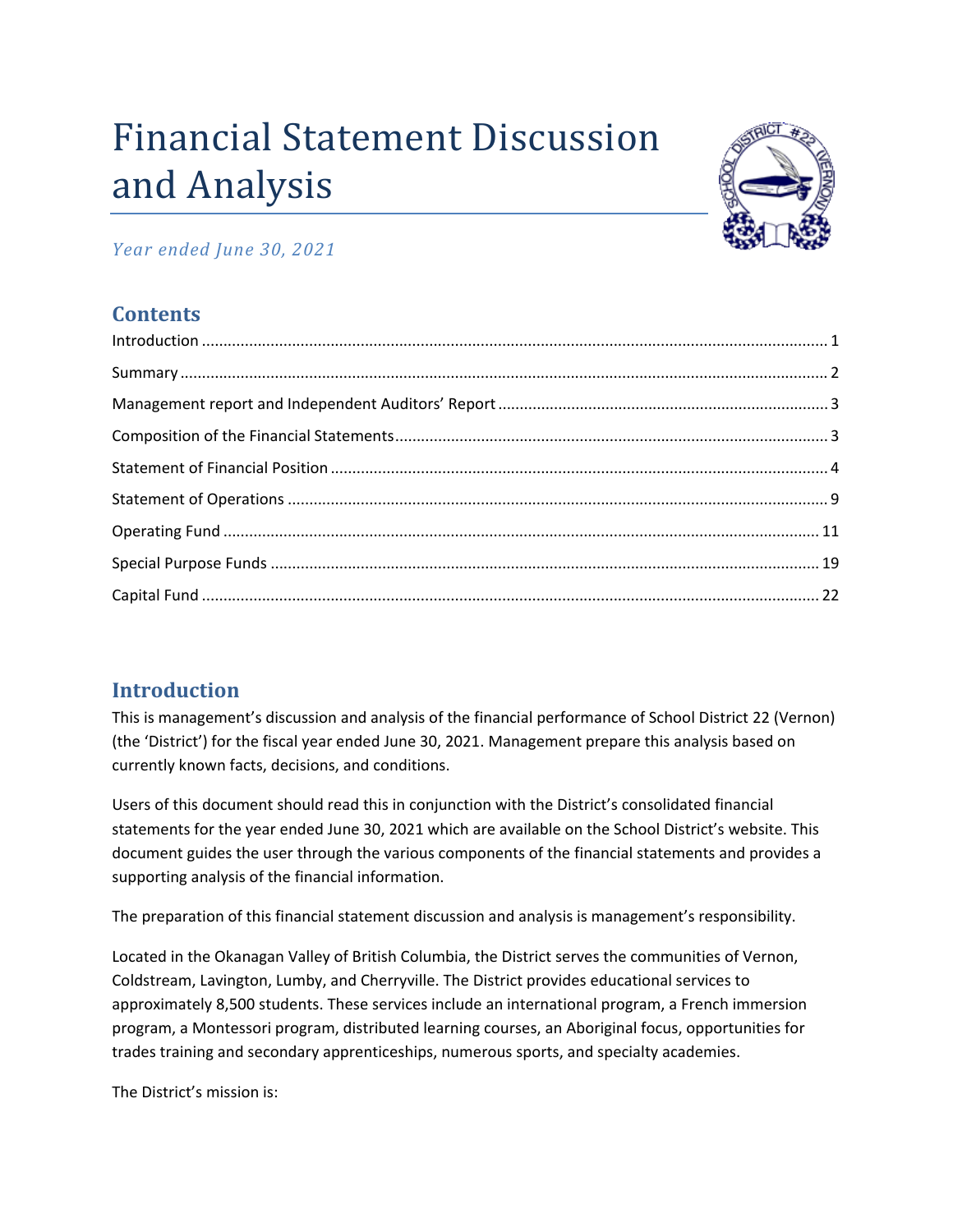*To inspire and develop lifelong learners who can communicate, think creatively, problemsolve, collaborate, and understand their personal and social responsibilities.*

The financial statements illustrate, in financial terms, how the District allocated and consumed resources during the year to June 30, 2021.

#### <span id="page-1-0"></span>**Summary**

Some key points identified in this document are:

#### *Enrolment decreased, but overall revenue increased.*

The number of funded and international students decreased for the previous year because of the pandemic, resulting in less revenue. An increase in targeted funding and grant increases for wage increases of union members offset this decrease.

*Additional targeted funding from the Province offset the additional costs resulting from the pandemic.*

The Provincial government provided two targeted grants totalling \$3.9 million. This was sufficient to offset the additional costs of the pandemic during the school year. The District fully spent these grants in the year as required by the Provincial government.

The District has \$277,780 of accumulated surplus set aside to offset the cost of any pandemic impact in the next school year (2021/22).

#### *The District continues to maintain a contingency reserve at the lower end of the recommended range.*

The Districts' annual operating revenues are \$91,730,064. The contingency reserve represents 1.3% of that amount. This is at the bottom of the 1% to 4% expectation set by the Ministry of Education's financial management working group. This suggests that the Board is allocating as much funds as prudently possible for the educational opportunities of students, maintaining the contingency reserve at a low balance.

#### *The District has set aside \$1.6 million of surplus to balance the 2021/22 budget*

Using surplus of \$1.6 million to balance the 2021/22 budget raises the possibility of the Board having to make reductions in service for the subsequent year's budget should the District need to draw down this available surplus as currently planned.

#### *Funds have been set aside for the Long Range Facility Plan.*

At June 30, 2021, the District has \$1.9 million set aside to fund capital projects recommended by the Long Range Facility Plan that is near completion.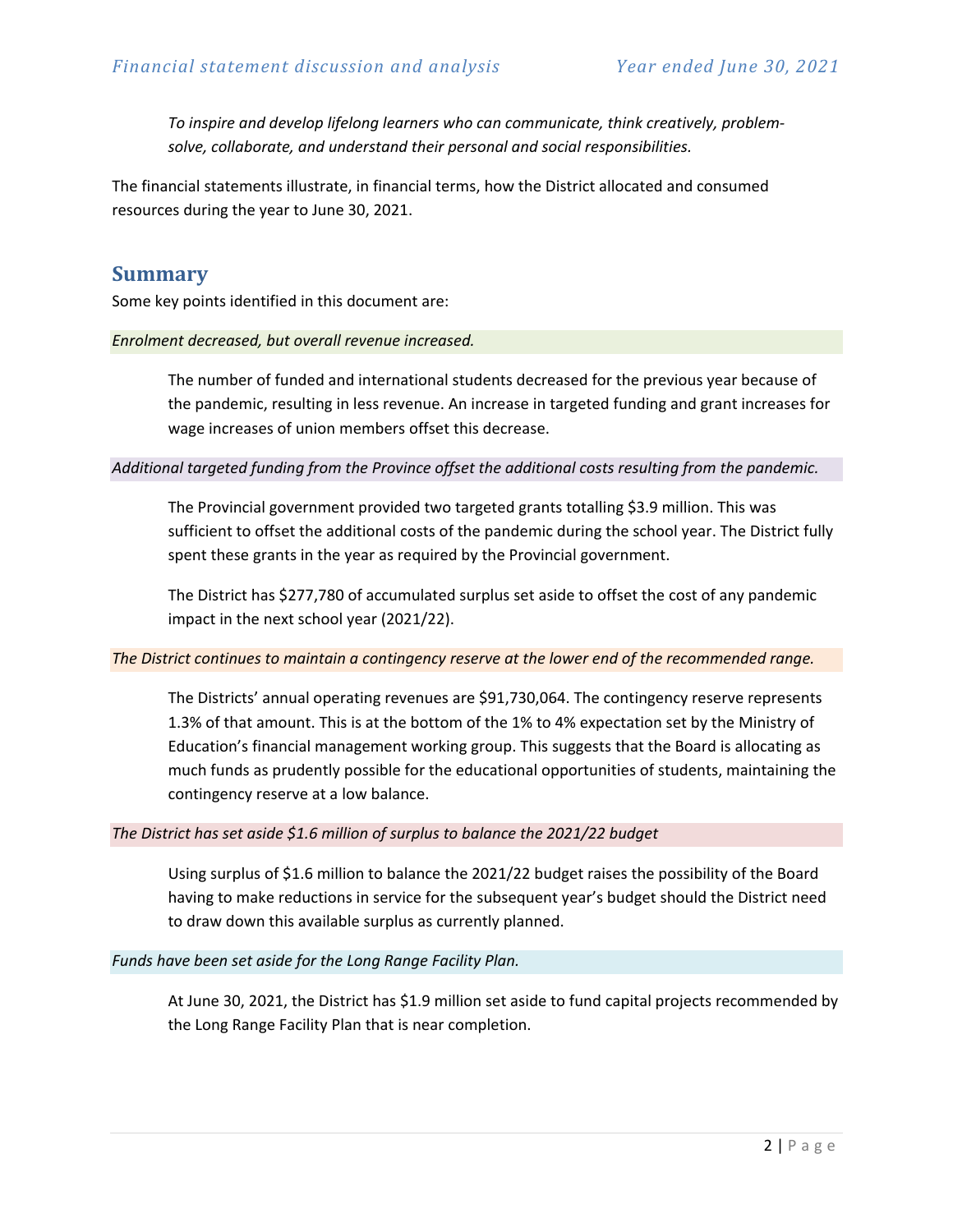## <span id="page-2-0"></span>**Management report and Independent Auditors' Report**

These two reports outline the responsibilities of management and the Auditor regarding the financial statements.

Management are responsible for the integrity and objectivity of the financial statements. The financial statements are the sum of over 100,000 individual transactions made during the year. Management are responsible for maintaining controls to ensure the District records and reports these transactions correctly.

The Auditors are responsible for gaining an understanding and performing testing to obtain reasonable assurance about whether the financial statements, as a whole, are free from material misstatement.

## <span id="page-2-1"></span>**Composition of the Financial Statements**

The two key audited statements are:

- A **statement of financial position** (page 5), which summarises the assets and liabilities at June 30th. This provides an indication of the financial health of the District.
- A **statement of operations** (page 6), which summarises the revenues received and expenses incurred during the twelve months between July 1 and June 30. This provides an indication of the funding received by the District and how the District spent that funding.

The Statement of Changes in Net Financial Assets (Debt), the Statement of Cash Flows and the notes to the financial statements are also audited, and provide further analysis of the District's finances.

The District manages its financial activities in three distinct areas, being the

- Operating fund;
- Special purpose funds; and the
- Capital fund.

The schedules at the end of the notes to the financial statements are in a format prescribed by the Ministry of Education. These schedules provide more detail specific to each of these funds. The balances in these schedules are consistent, when combined together, with the financial statements.

Schedule 1 (page 29) illustrates the sum of the funds.

Schedule 2 (page 30) provides detail on the **Operating Fund**.

The Operating Fund accounts for the District's operating grants and other operating revenues. Legislation requires that the District present a balanced budget for the Operating Fund, whereby budgeted expenditure does not exceed the total of budgeted revenue and any surplus in the operating fund carried forward from previous years.

Schedule 3 (page 35) provides detail on the **Special Purpose Funds**.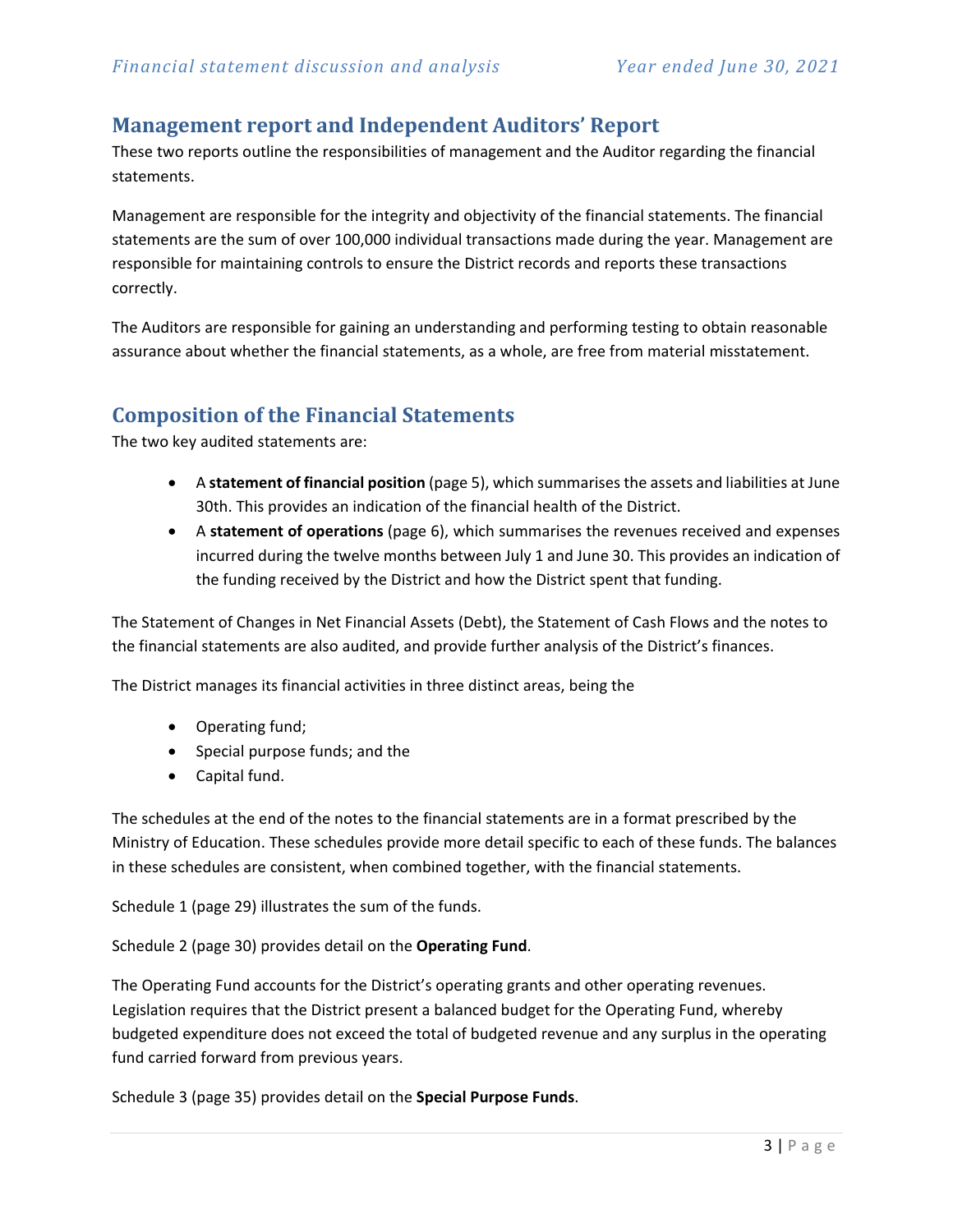The Special Purpose Funds account for grants and contributions that the provider directs towards specific activities. As these are targeted grants, the Board accounts for any unspent funding as deferred revenue, not as accumulated surplus.

Schedule 4 (page 38) provides detail on the **Capital Fund**. The capital fund accounts for:

- The capital assets of the District, including buildings, furniture, computers and equipment.
- Grants directed by agreement with a third party for the purchase of capital assets.
- Funds restricted by the Board for future capital asset purchases (local capital).

## <span id="page-3-0"></span>**Statement of Financial Position**

The statement of Financial Position is on page 5 of the financial statements.

## **Cash and cash equivalents**

At June 30, 2021, the District held \$26 million in cash, deposited in financial institutions and the Province's central deposit system. This cash balance offsets the liabilities of the District and unspent funds restricted for use on specific projects.

## **Accounts receivable**

The District collects funds from various entities during the year, including the Ministry of Education, the Okanagan Indian Band, unions for the cost of replacing union leaves, international students, and various other reasons. The District had not collected some amounts by the year-end, which is normal.

|                                                                      | June 30,<br>2020 | <b>June 30,</b><br>2021 |                                                                                                                                                                                                                                                                                                                                                                      |
|----------------------------------------------------------------------|------------------|-------------------------|----------------------------------------------------------------------------------------------------------------------------------------------------------------------------------------------------------------------------------------------------------------------------------------------------------------------------------------------------------------------|
| Due from the<br>Ministry of<br>Education ('MoE').                    | \$377,887        | \$1,351,007             | This relates to capital costs incurred on the BX<br>Elementary addition that had yet to be reimbursed by<br>the MoE. The increase from the prior year reflects the<br>level of construction activity prior to the fiscal year-<br>end.                                                                                                                               |
| Due from<br>Okanagan Indian<br>Band ('OKIB')                         | 299,698          | 1,107,041               | OKIB pays the School District directly for the<br>education of students who live on the OKIB reserve.<br>This amount represents the amount yet to be paid by<br>OKIB for the education of students in the year.                                                                                                                                                      |
| Other - employee<br>health and dental<br>benefits program<br>surplus | 340,676          | 870,467                 | The District's contributions to these plans during the<br>year, in the form of premiums calculated by the<br>benefit provider, has exceeded to the cost of<br>providing the plan. Benefit costs were less than<br>anticipated by the benefit provider. The District is<br>entitled to this excess amount of premiums, adjusted<br>to reflect employee contributions. |

The table below provides further detail as to the origin of these receivable amounts.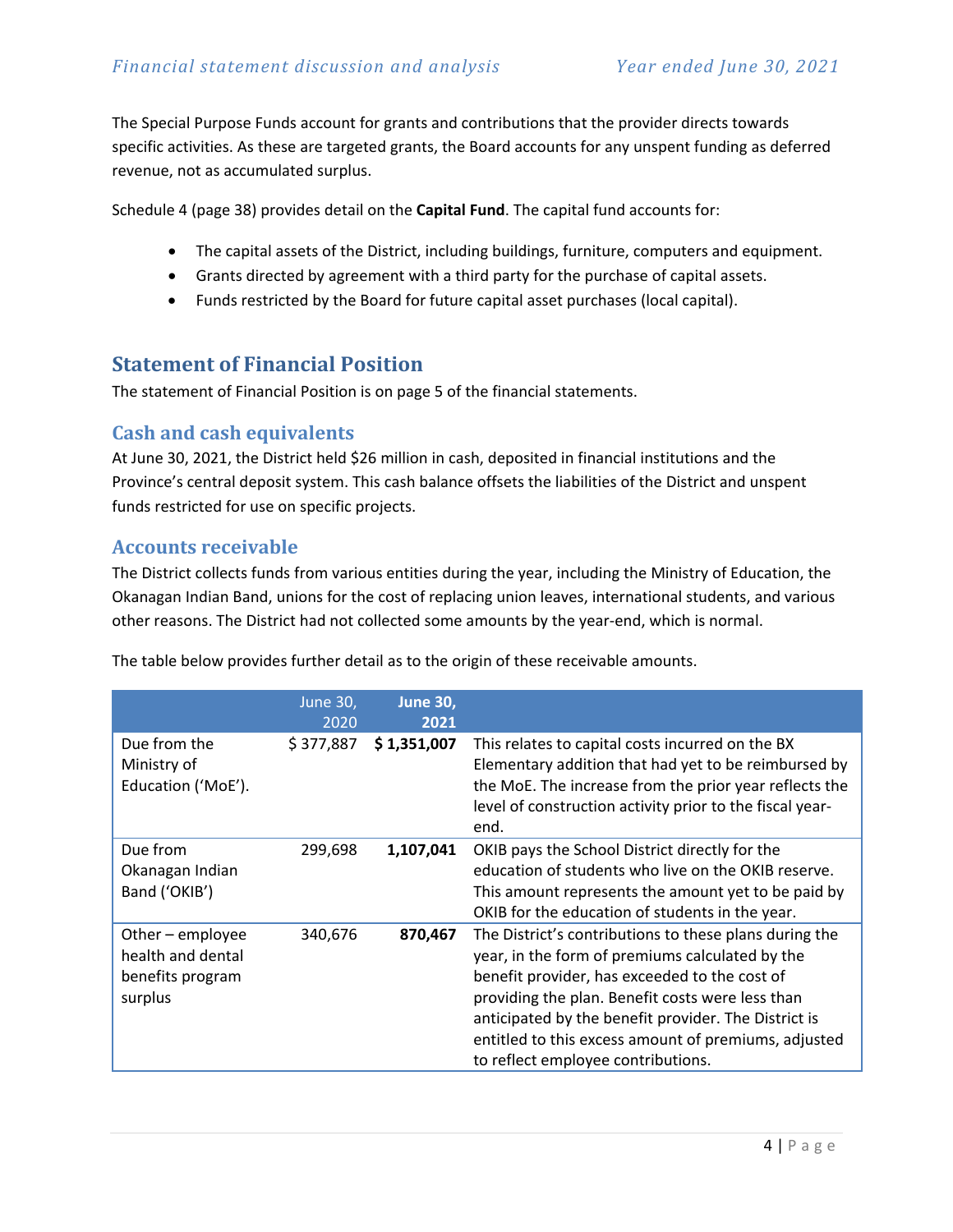|                                           | June 30,<br>2020 | June 30,<br>2021          |                                                                                                               |
|-------------------------------------------|------------------|---------------------------|---------------------------------------------------------------------------------------------------------------|
| Other $-$<br>miscellaneous<br>receivables | 335,385          | 383.150                   | Relates to sales tax rebates and various other costs<br>that the School District recovers from third parties. |
| Total accounts<br>receivable              |                  | $$1,353,646$ $$3,711,665$ |                                                                                                               |

## **Accounts payable and accrued liabilities**

Accounts payable and accrued liabilities represent expenses that the District has incurred but not paid. They comprise the following amounts:

|                                                    | June 30, 2020 | June 30, 2021 |
|----------------------------------------------------|---------------|---------------|
| Trade and other amounts payable                    | \$3,606,919   | \$3,931,916   |
| Wages payable - teachers' 12 month instalment plan | 1,321,451     | 1,389,805     |
| Pension contributions payable                      | 1,210,242     | 1,292,016     |
| Payroll taxes payable                              | 1,871,529     | 1,894,375     |
| Accrued vacation pay                               | 962,530       | 1,120,264     |
| Other accrued liabilities                          | 393,509       | 994,623       |
| Due to Okanagan Labour Relations Council           | 268,254       | 316,143       |
| Total accounts payable and accrued liabilities     | \$9,634,434   | \$10,939,142  |

Trade and other amounts payable primarily relates to service, supply and asset purchase costs incurred before the year-end that the District had not yet paid at June 30. The amount of \$3.6 million indicates an average gap between receiving the service, supply or asset and paying for it of about 1.5 months. This is reasonable given the timing of invoice issuance by the vendor and checking and processing by the School District. For example, a utility or credit card bill covering the month of May would not typically be paid until at least the middle of June.

Wages payable – teachers' 12-month instalment plan represents the total of amounts teaching staff have elected the District to withhold from their pay during the school year. The District then pays these amounts to those teachers in July.

Pension contributions payable and payroll taxes payable relate to pension contributions and tax withholdings for June payroll. The District paid these amounts to the pension plan providers and CRA in early July, in the usual manner.

Accrued vacation pay increased due to staff being unable to, or choosing not to, take vacation in the summer after the commencement of the pandemic.

Other accrued liabilities increased due to a large construction related invoice accrued this year.

The Okanagan Labour Relations Council' (OLRC) is an organisation that assists School Districts in the Okanagan and Southern Interior with labour relations matters. The School District is responsible for the administration of the OLRC's finances. The District's bank account holds the OLRC's cash reserves. This liability represents the District's liability to the OLRC for those amounts.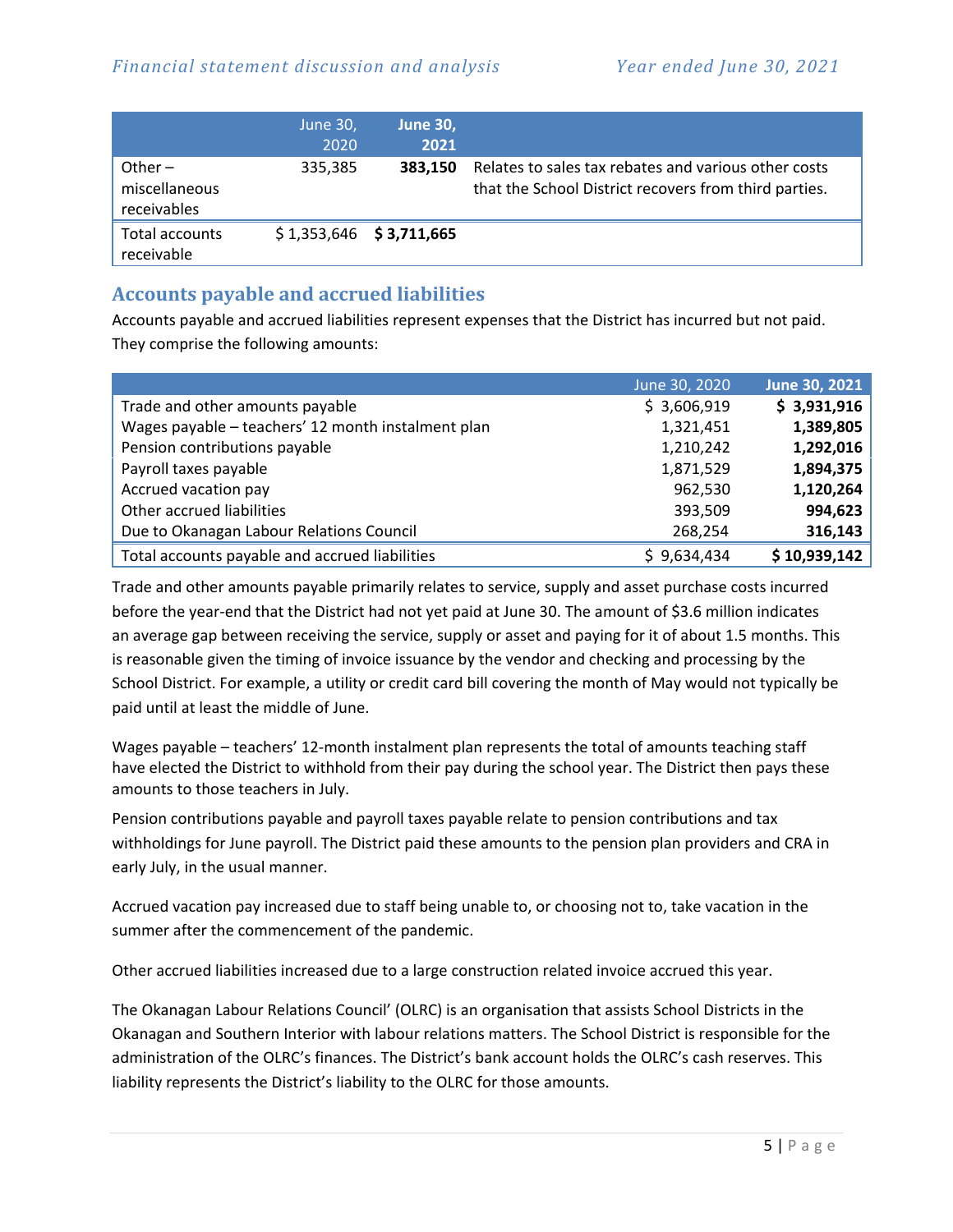## **Unearned revenue**

The District receives payment of tuition fees for international students in advance of the student commencing their studies at the District. The financial statements recognise these fees as earned revenue when the District provides the program to the student. The unearned revenue of \$2.4 million represents international student fees received prior to June 30, 2021 for tuition in the 2021/22 school year. This is a substantial increase from the previous year's figure of \$1.3 million. This reflects the recovery of the International Program after the pandemic.

## **Deferred revenue**

Deferred revenue represents the unspent portion of grants that the provider targets, by legislation or contractual obligation, for a specific purpose.

|                                                                                                                                                                                            | June 30, 2020 | June 30, 2021 | <b>Commentary</b>                                                                                                                                                                                                                                                                                                                                                                                                                 |
|--------------------------------------------------------------------------------------------------------------------------------------------------------------------------------------------|---------------|---------------|-----------------------------------------------------------------------------------------------------------------------------------------------------------------------------------------------------------------------------------------------------------------------------------------------------------------------------------------------------------------------------------------------------------------------------------|
| Scholarships and bursaries -<br>balances administered by the<br>District and amounts awarded<br>but not yet claimed                                                                        | \$ 370,970    | \$413,737     | The District set up new<br>scholarships during the year, with<br>funds disbursed in future years.                                                                                                                                                                                                                                                                                                                                 |
| School generated funds -<br>amounts raised by schools for<br>specific projects, such as class<br>trips and PAC financial<br>contributions                                                  | 1,160,262     | 1,191,758     | This represents amounts raised in<br>2020/21 for activities to occur in<br>the next school year. It equates to<br>about 75% of amounts collected in<br>the year.                                                                                                                                                                                                                                                                  |
| <b>Official Languages in Education</b><br>Protocol ('OLEP') - funding<br>targeted towards teaching<br>French, primarily through<br>French Immersion                                        | 52,147        | 16,998        | Schools put in place additional<br>supports during the school year<br>utilising surplus funding from the<br>previous year.                                                                                                                                                                                                                                                                                                        |
| Classroom enhancement funds<br>- funding targeted towards<br>meeting the requirements of<br>the restored teacher collective<br>agreement language regarding<br>class size and composition. | 44,244        |               | The 2020 balance relates to<br>amounts allocated for the<br>provision of remedies to teachers<br>that were not utilised by the end of<br>the school year, primarily due to<br>the pandemic. Remedy costs were<br>greater than expected in the 2021<br>school year, so funding was about<br>\$17,000 less than is sufficient to<br>cover the associated costs. The<br>District covered this shortfall using<br>the operating fund. |
| <b>First Nation Student</b><br>Transportation - funding<br>targeted towards removing<br>education barriers related to<br>transportation for First Nation<br>students living on reserve.    | 87,483        | 73,985        | Funding allocated for<br>transportation assistance and<br>transportation to / from extra-<br>curricular activities was not<br>utilised.                                                                                                                                                                                                                                                                                           |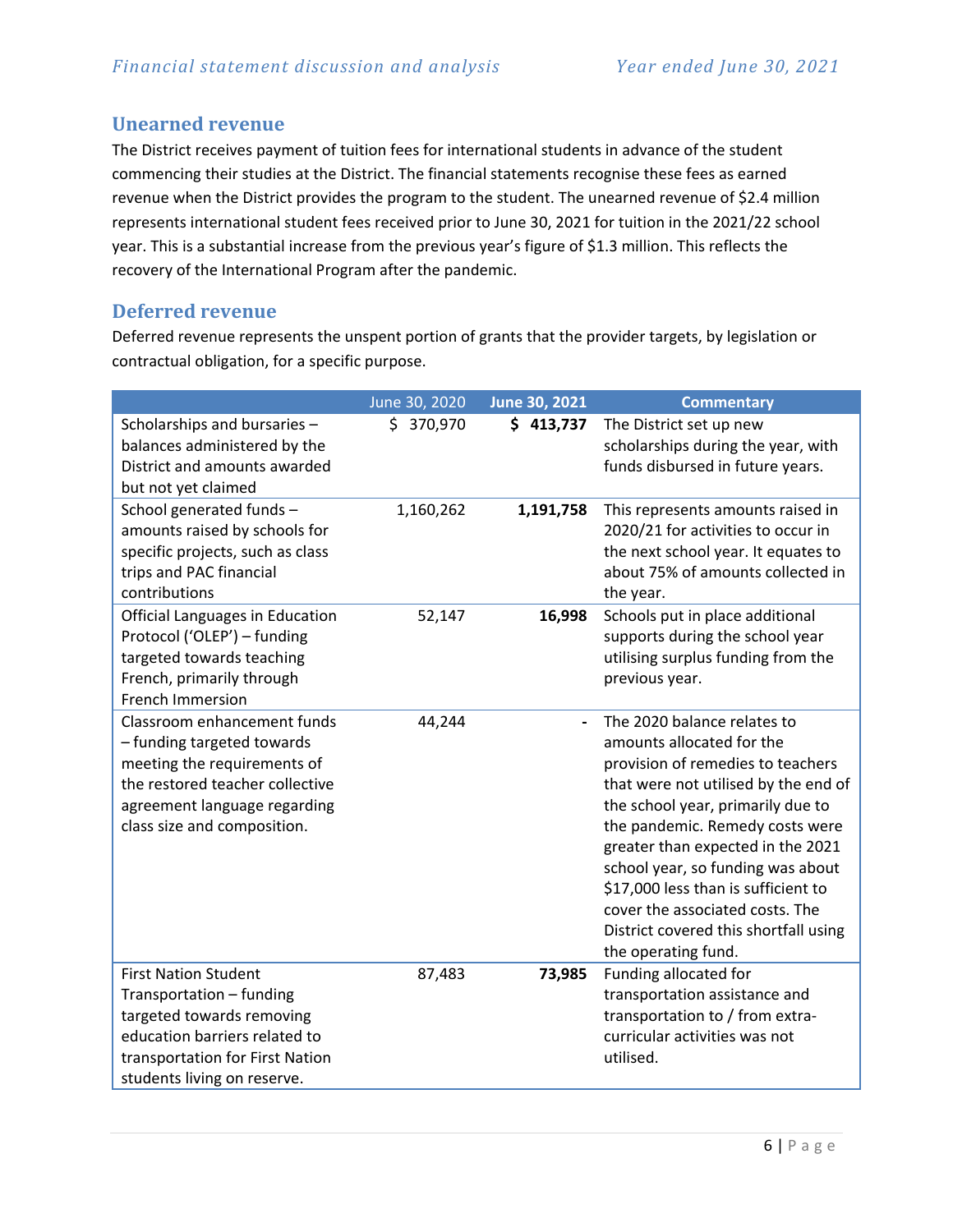|                              | June 30, 2020 | June 30, 2021 | <b>Commentary</b>                                                                |
|------------------------------|---------------|---------------|----------------------------------------------------------------------------------|
| Other unspent targeted funds | 4.794         | 38.098        | The District spent the majority of<br>funds held over from the previous<br>vear. |
| Total deferred revenue       | \$1,719,900   | \$1,734,576   |                                                                                  |

## **Deferred capital revenue and tangible capital assets**

The deferred capital revenue balance is closely linked to the tangible capital asset balance. Tangible capital assets are things owned by the District that have a lifespan of more than one year. This includes school buildings and sites, furniture, busses and most computer equipment.

Specific grants provided by the Ministry of Education fund the majority of the District's capital expenditure, such as the construction of new schools. Once an asset is built or acquired and is in use, the cost of that asset is amortized over the expected life of that asset. Any grants targeted towards the acquisition of that asset are also amortized over the expected life of that asset.

After allowing for amortization, the District has \$125,862,796 of tangible capital assets. Of this, \$96,453,653 (being the deferred capital revenue balance) of assets were purchased with targeted grants. Operating revenues and other non-targeted funding funded the remainder.

This inclusion of deferred capital revenue is not consistent with generally accepted accounting principles. The inclusion of this balance is a requirement of the Provincial Government. Note 2 to the financial statements explains this in more detail.

The capital fund section, included later in this document, provides a more detailed explanation of the accounting for capital assets and associated grants.

## **Employee future benefits**

The employee future benefits liability of \$3,874,818 accounts for amounts or benefits earned by current employees during past service.

About 87% of this amount accounts for retirement benefits. Support staff and certain members of school and district administration are entitled to a one-time payment from the District on their retirement. The amount of payment depends on years of service and final salary.

The District sets aside a liability each year to reflect expected future payments on retirement. The financial statements reflect the amount set aside during the year as an expense. The expense is based on the service to date of employees. The liability is reduced when employees retire and payments are disbursed.

The remainder of the employee future benefits liability is associated with teachers' sick leave and death benefits earned but not yet paid.

Actuaries calculate the total liability amount based on the District's number of employees, age, length of service, contract terms, and established actuarial assumptions. They also review and update these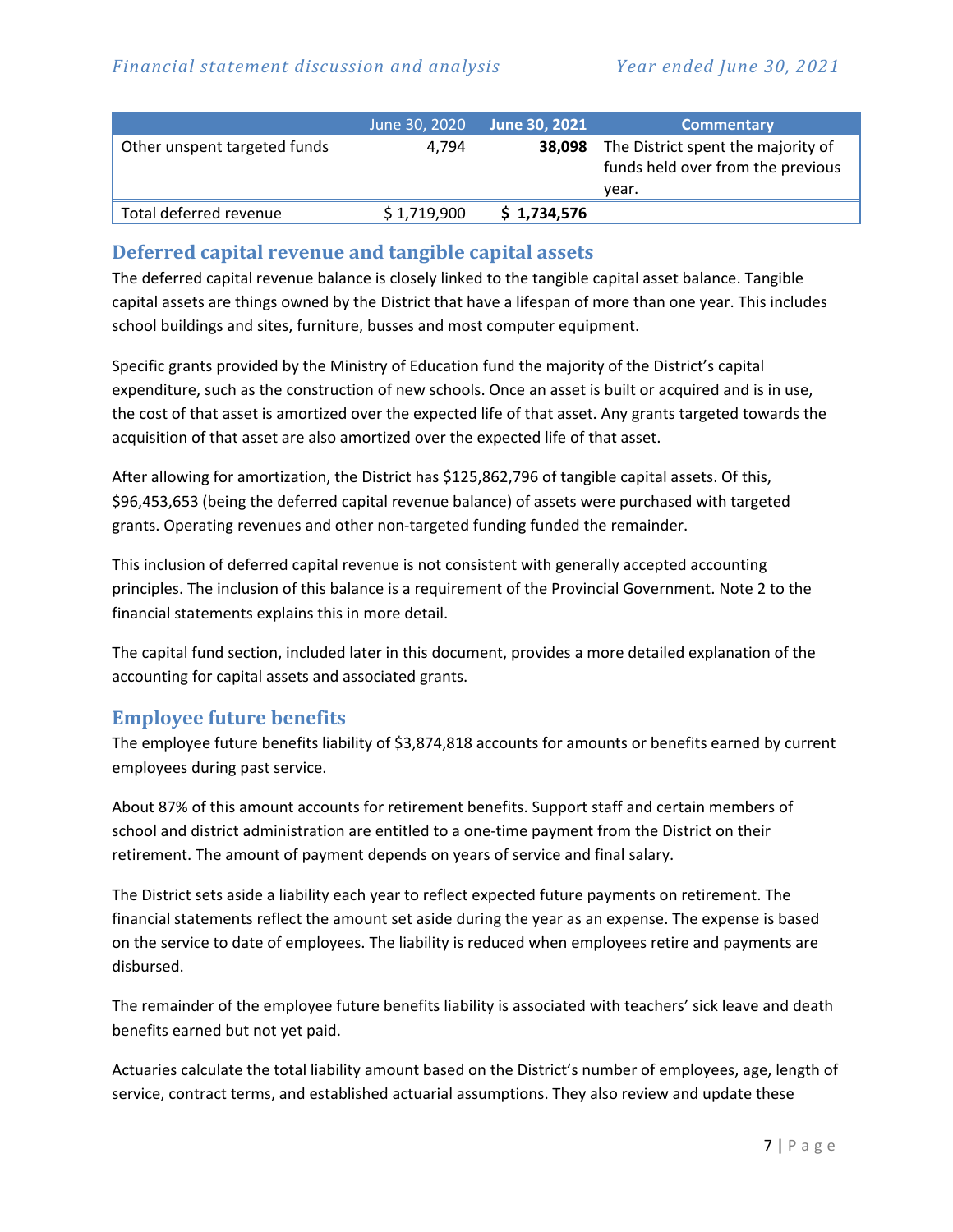estimates every four years. The most recent review of estimates led to an increase in the estimated liability that has yet to be recognised. The actual estimated obligation is \$507,163 greater than the balance reflected on the statement of financial position. The District will recognise an additional annual expense of about \$60,000 over the next eight years to reflect this increase. Accounting standards require this accounting method.

#### **Net debt**

This is the total of the District's financial assets and liabilities. It implies that the District has a net debt of \$85.7 million. The deferred capital revenue liability of \$96.5 million heavily skews this net debt amount. As there is no future cash flow associated with the deferred capital revenue balance, a more meaningful measure of net financial assets or debt excludes that balance, giving a revised figure of net financial assets of \$10.8 million.

This revised net financial assets balance is primarily comprised of the accumulated operating fund surplus of \$5.9 million and local capital fund balance of \$3.2 million. The use of these amounts is outlined below.

### **Accumulated surplus**

Broken down by fund, the accumulated surplus comprises the following amounts:

|                                                                        | June 30, 2020 | <b>June 30, 2021</b> |
|------------------------------------------------------------------------|---------------|----------------------|
| Operating fund                                                         | 5,176,022     | 5,932,543<br>S.      |
| Special purpose funds                                                  | 441,563       | 429,907              |
| Capital fund - local capital (amounts available to spend on future     | 2,903,971     | 3,175,605            |
| capital asset purchases)                                               |               |                      |
| Capital fund - invested in tangible capital assets (being the cost of  | 28,430,798    | 30,741,660           |
| assets owned by the district, net of amortization and targeted grants) |               |                      |
| Total accumulated surplus                                              | \$36,952,354  | \$40,279,715         |

This analysis discusses these surpluses in more detail later in this document.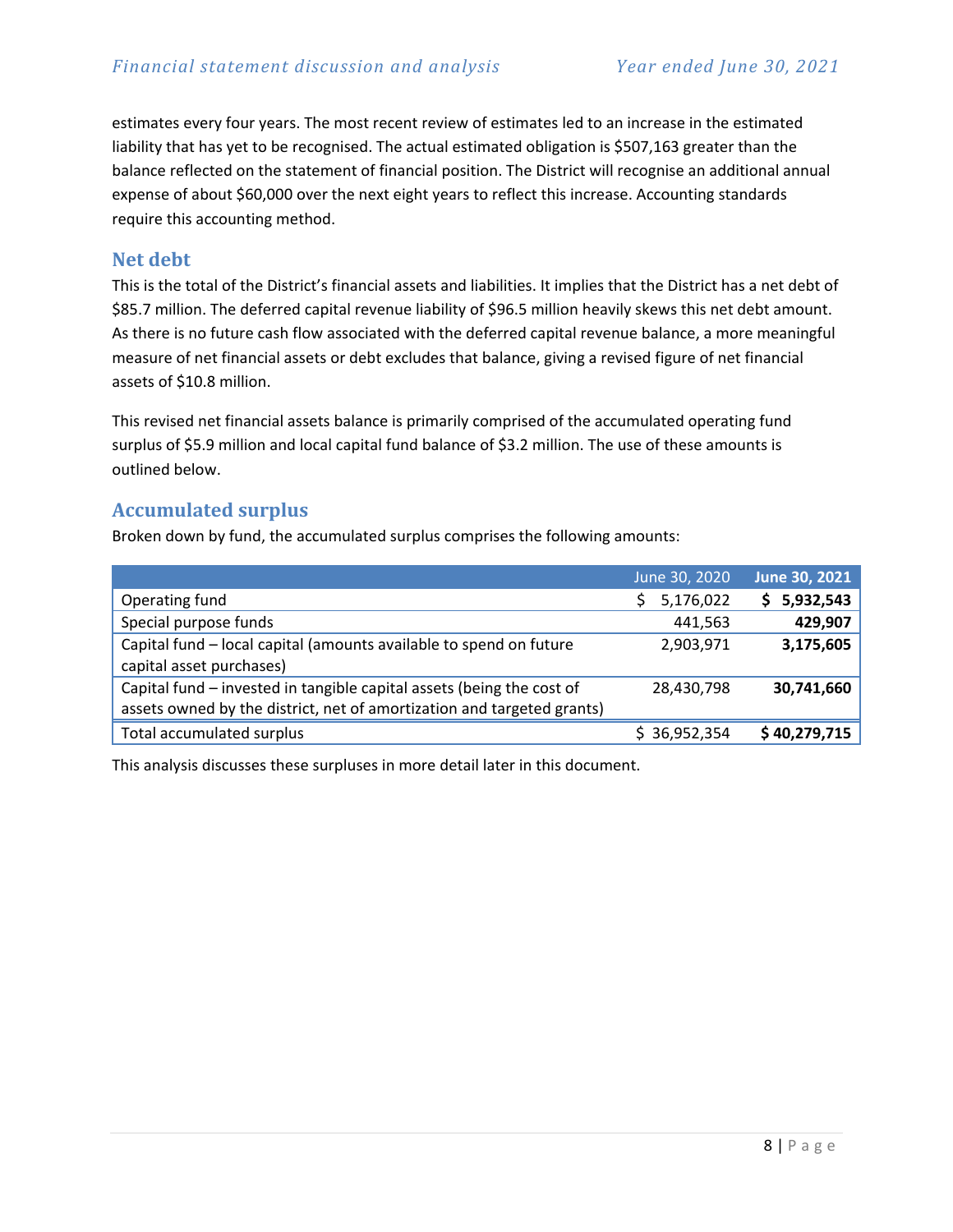# <span id="page-8-0"></span>**Statement of Operations**

The consolidated statement of operations on page 6 is the sum of the revenues and expenses of the District's various funds.

| <b>Year to</b>                              | June 30, 2020   | <b>June 30, 2021</b> |
|---------------------------------------------|-----------------|----------------------|
| Revenue                                     |                 |                      |
| Operating fund (Schedule 2, page 29)        | 91,955,356<br>Ś | 91,730,064<br>S      |
| Special purpose funds (Schedule 3, page 34) | 12,351,119      | 13,891,428           |
| Capital fund (Schedule 4, page 38)          | 5,429,982       | 4,956,014            |
| Total revenue (Statement of Operations)     | 109,736,457     | 110,577,506          |
| <b>Expenses</b>                             |                 |                      |
| Operating fund                              | 86,837,522      | 87,769,865           |
| Special purpose funds                       | 11,578,149      | 12,602,865           |
| Capital fund                                | 7,266,618       | 6,877,415            |
| Total expense                               | 105,682,289     | 107,250,145          |
|                                             |                 |                      |
| Surplus for the year                        | \$<br>4,054,168 | S<br>3,327,361       |

Revenue has increased steadily over the previous five years, in particular special purpose (targeted) revenue, which has nearly doubled since 2017.

The impact of the pandemic on international tuition fee revenue and enrolment in 2020/21 put a stop to this increasing trend for the operating fund in 2021.



#### **Chart: Revenue by fund for past five years**

Student funded enrolment has also increased steadily, with the exception of the 2021 school year, when it dipped due to the pandemic.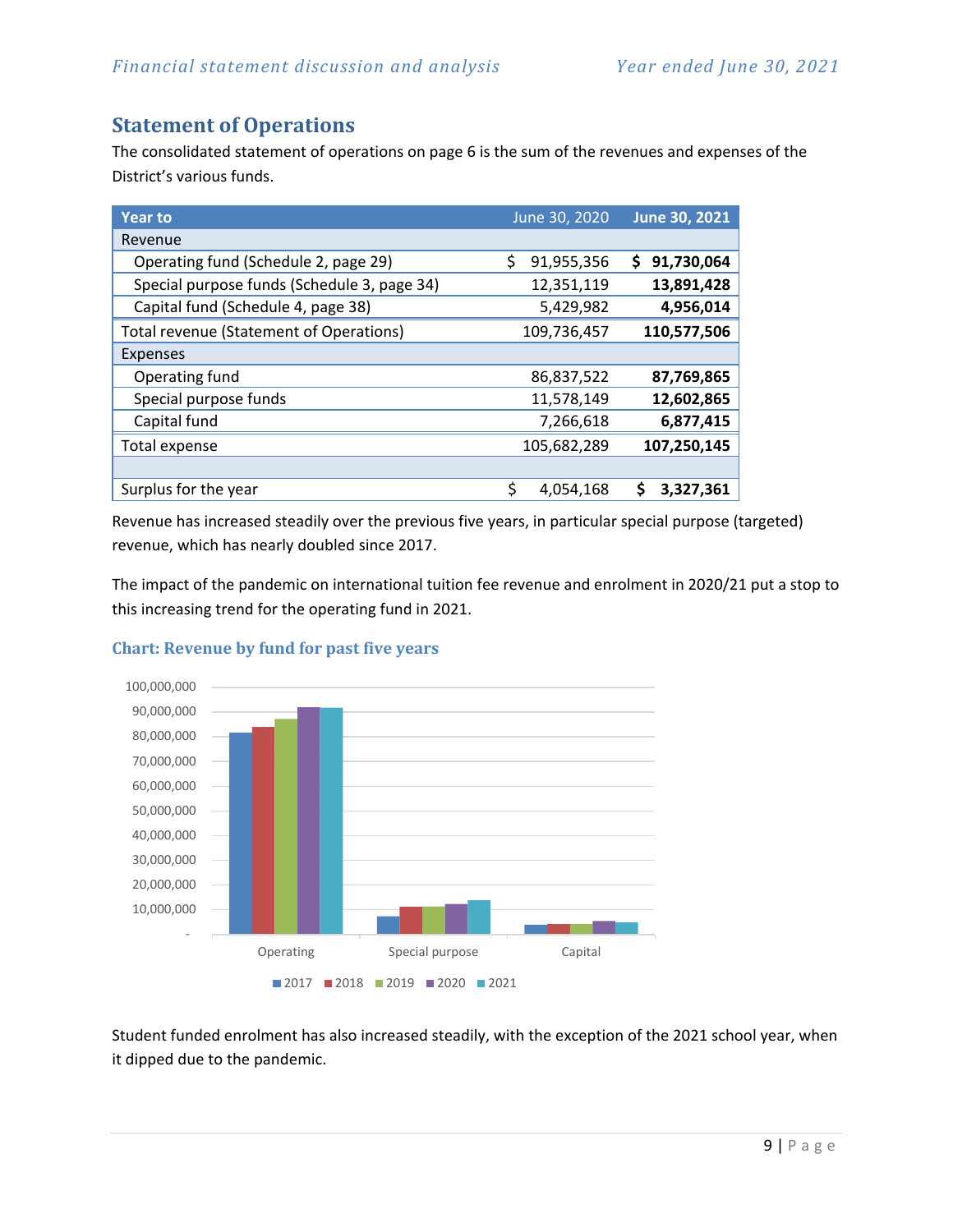

#### **Chart: Enrolment (FTE) over past five years**

Revenue per full-time equivalent student has increased every year.

| <b>Fund</b>      | 2017   | 2018   | 2019   | 2020   | 2021   |
|------------------|--------|--------|--------|--------|--------|
| <b>Operating</b> | 9,875  | 10,018 | 10,357 | 10,785 | 10,808 |
| <b>Special</b>   | 888    | 1,339  | 1,347  | 1,449  | 1,637  |
| purpose          |        |        |        |        |        |
| Capital          | 478    | 504    | 505    | 637    | 584    |
| <b>Total</b>     | 11,241 | 11,862 | 12,209 | 12,871 | 13,029 |

#### **Table: Revenue per full-time equivalent student**

The majority (82%) of the School District's total expense is on salaries and benefits (note 13, page 26 of the financial statements).



#### **Chart: Staff FTE as at September 30 of each year.**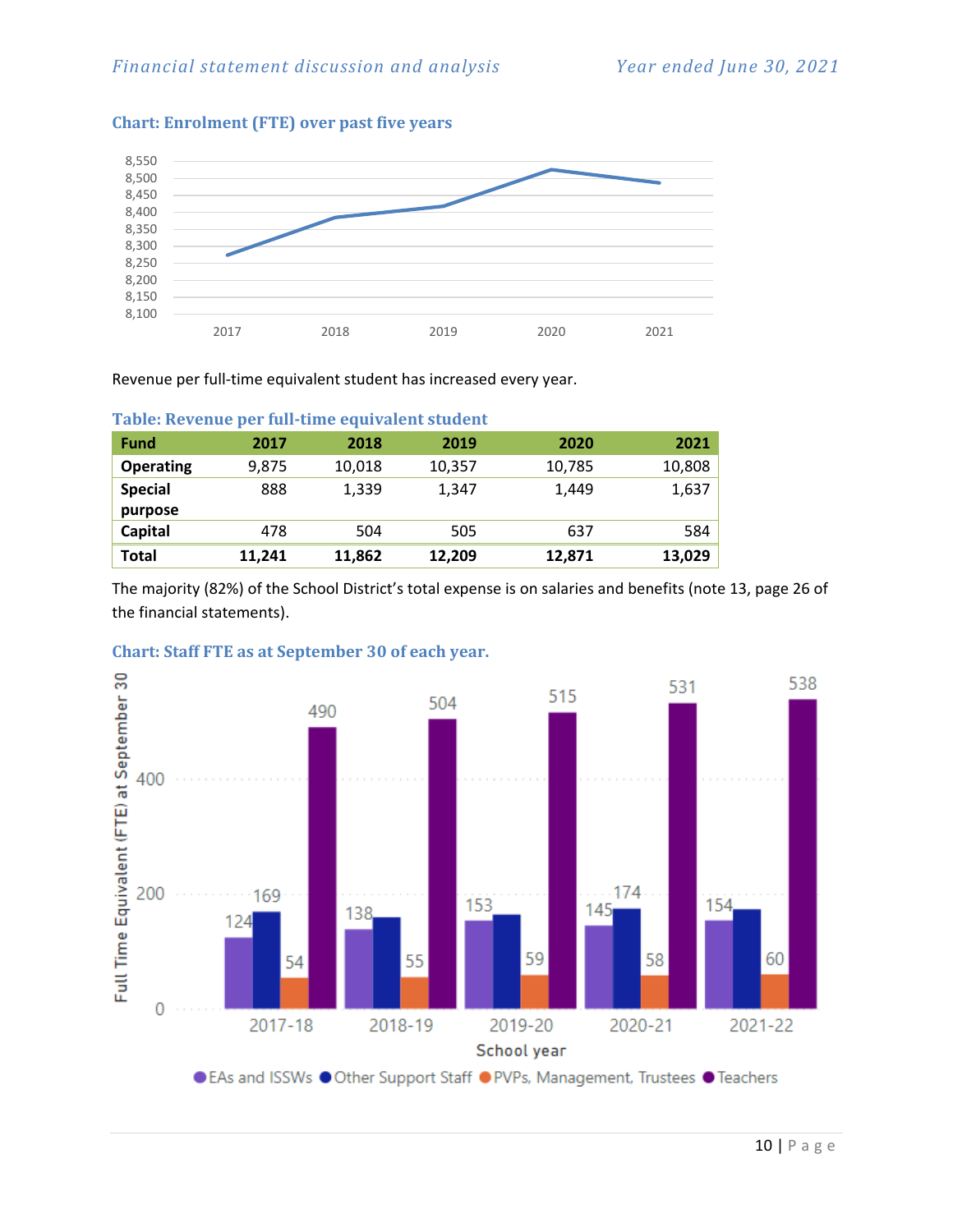2021-22 figures represent positions that are currently filled. FTE will likely be greater at September 2021 than represented here.

The chart shows that teacher FTE has steadily increased from year to year. Enrolment increases and the creation of additional roles to support students create this increase.

The FTEs of EAs (Education Assistants) and ISSWs (Indigenous Student Support Workers) as at September 30, 2020 was less than the previous year and less than expected for the upcoming 2021-22 school year. This reflects a dip in the number of students with special needs designations at the beginning of the school year.

Other support staff comprise bus drivers, maintenance staff, custodians, school secretaries, clerical staff, and noon hour and bus supervisors. FTE increased in 2020-21 as the District hired additional enhanced cleaners and bus drivers to support the additional services required by the pandemic.

Many positions are part-time, so the actual number of staff (headcount) is significantly greater that the FTE indicated by the chart.

This analysis considers the revenues, expenses and surpluses of the individual funds in more detail below.

# <span id="page-10-0"></span>**Operating Fund**

#### **Overview**

The following schedules in the financial statements report operating fund transactions. The schedules show columns with figures for the amended budget, year to June 30, 2021 and year to June 30, 2020.

| <b>Schedule</b> | Page      | <b>Overview</b>                                                                |
|-----------------|-----------|--------------------------------------------------------------------------------|
|                 | 29        | Summarises the revenues and expenses of the operating fund. Also indicates     |
|                 |           | the amounts spent on capital assets and transferred to the Local Capital fund. |
| 2A              | 30        | Outlines in more detail the operating revenues earned by the District.         |
| 2B              | 31        | Summarises salaries by employee group and other operating costs.               |
| 2C              | $32 - 33$ | Provides the same information as in 2B, broken down in more detail to show     |
|                 |           | each program the District spent funds on.                                      |

#### **Revenue**

Schedule 2A on page 30 breaks down operating revenue by source.

95% of the District's operating revenue is from Provincial Ministry of Education ('MoE') and direct funding from the Okanagan Indian Band through a Local Education Agreement ('LEA').

The MoE provides the majority (\$85.4 million) of this funding using a funding formula. The primary inputs into this formula are student enrolment and demographics, and the geographic circumstances of the School District. The composition of the School District's allocation of \$85.4 million is available on the MoE website: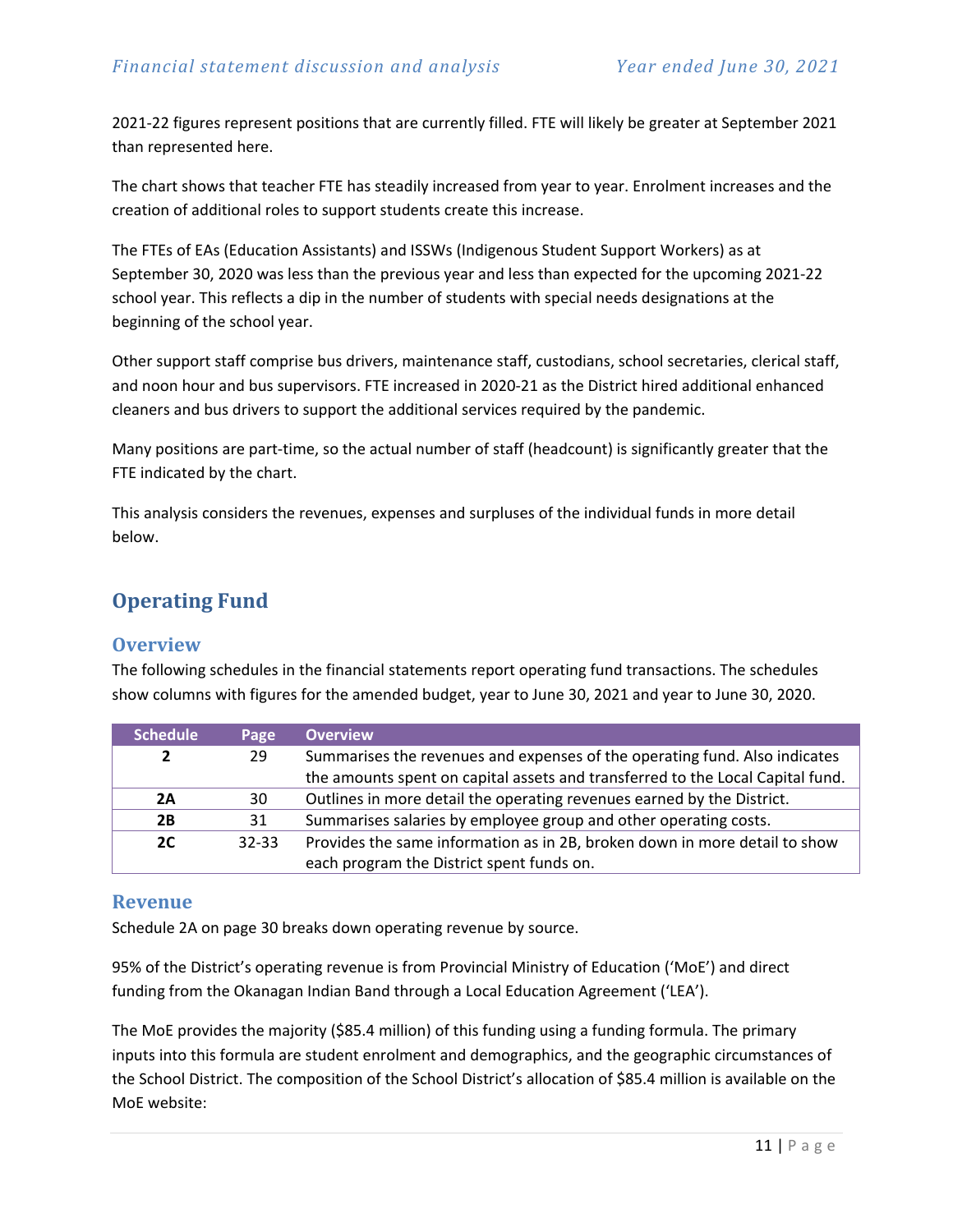[https://www2.gov.bc.ca/assets/gov/education/administration/resource-management/k12funding/20-](https://www2.gov.bc.ca/assets/gov/education/administration/resource-management/k12funding/20-21/20-21-sd22-june-2021.pdf) [21/20-21-sd22-june-2021.pdf](https://www2.gov.bc.ca/assets/gov/education/administration/resource-management/k12funding/20-21/20-21-sd22-june-2021.pdf)

The table below compares revenue earned against budget for the year ended June 30, 2021.

|                                                    | Actual \$  | Budget \$  | Variance \$ | <b>Commentary</b>                                                                                                                                                                                                                                                                                                                                                                                                                                                                                                                                   |
|----------------------------------------------------|------------|------------|-------------|-----------------------------------------------------------------------------------------------------------------------------------------------------------------------------------------------------------------------------------------------------------------------------------------------------------------------------------------------------------------------------------------------------------------------------------------------------------------------------------------------------------------------------------------------------|
| Provincial<br>grants - MoE                         | 87,304,896 | 86,328,088 | 976,808     | The increase in enrolment in distributed<br>learning (online courses) and the number of<br>students with special needs was greater than<br>management anticipated when preparing<br>the amended budget. This additional<br>enrolment resulted in more grant revenue.<br>The District created additional education<br>assistant positions to support these<br>students.<br>In addition to the enrolment variances, the<br>MoE announced a 'holdback' related grant<br>totalling \$277,000 later in the school year<br>after the budget had been set. |
| Other<br>Government<br>grants                      | 321,329    | 317,864    | 3,465       | These grants were reasonably consistent<br>with budget                                                                                                                                                                                                                                                                                                                                                                                                                                                                                              |
| International<br>fees                              | 2,532,963  | 1,562,175  | 970,788     | The pandemic significantly curtailed the<br>international program in the first half of the<br>school year. Management prepared the<br>amended budget prudently, based on known<br>international student enrolment. Actual<br>enrolment in the latter half of the year<br>greatly exceeded these expectations, with<br>international enrolment almost returning to<br>pre-pandemic levels.                                                                                                                                                           |
| <b>LEA</b> funding<br>from First<br><b>Nations</b> | 1,107,042  | 970,380    | 136,662     | An increase in the number of OKIB students<br>living on reserve drives this variance.                                                                                                                                                                                                                                                                                                                                                                                                                                                               |
| Fees                                               | 174,554    | 160,000    | 14,554      | This primarily represents fees charged to<br>families for transportation to and from<br>school. Actual fees are close to budget.                                                                                                                                                                                                                                                                                                                                                                                                                    |
| Other<br>revenues                                  | 70,249     | 24,303     | 45,946      | The Board received various grants and<br>revenues during the year that management<br>did not anticipate during the budget<br>creation.                                                                                                                                                                                                                                                                                                                                                                                                              |
| Rentals and<br>leases                              | 6,093      | 6,000      | 93          | The Board rents certain facilities, such as<br>school gyms, for community and commercial<br>use by third parties. In a typical year, the<br>Board generates about \$50,000 in revenue<br>for these rentals. The board did not typically<br>rent to third parties during the year due to                                                                                                                                                                                                                                                             |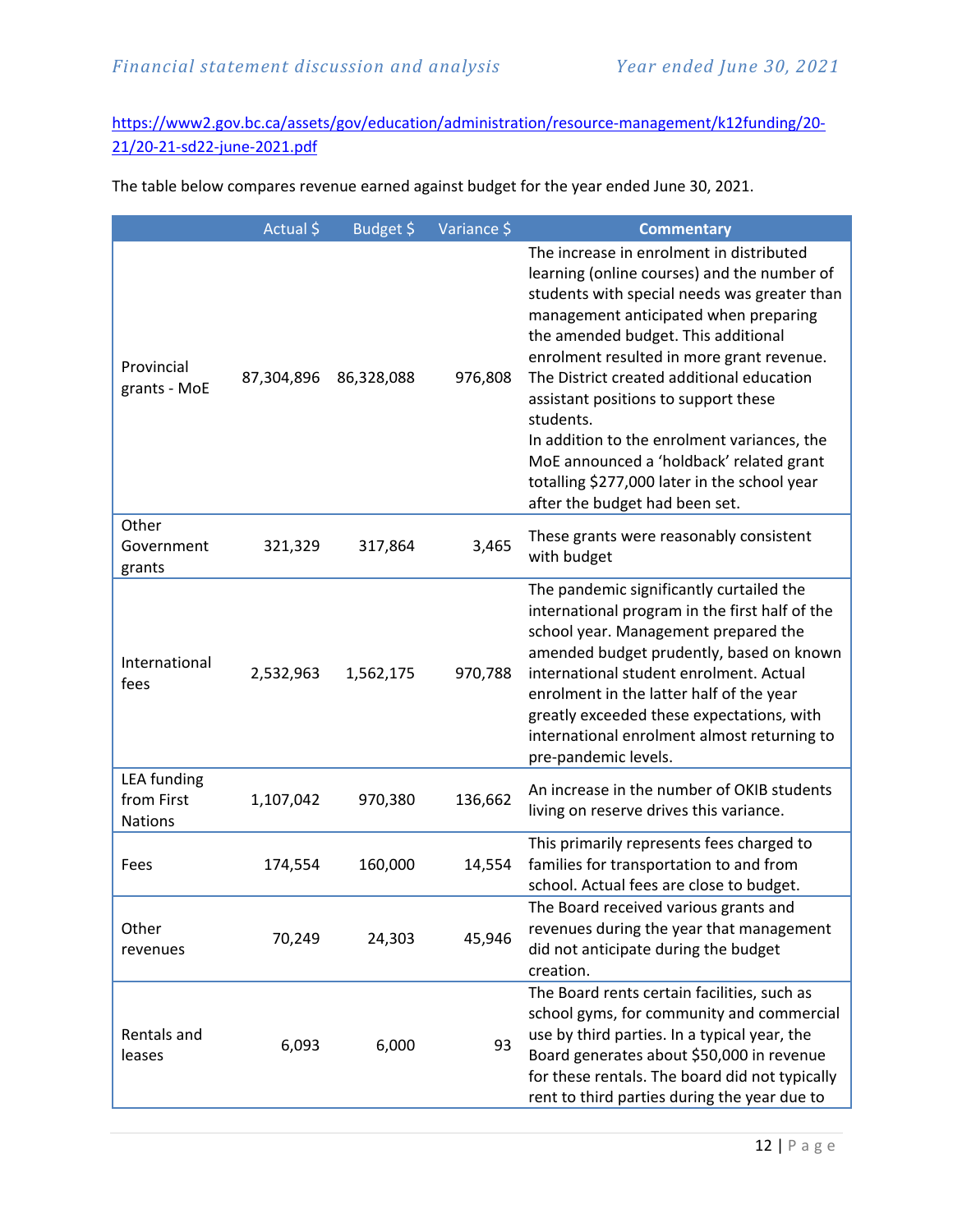|              | Actual \$  | Budget \$  | Variance \$ | <b>Commentary</b>                                                                                                                                              |
|--------------|------------|------------|-------------|----------------------------------------------------------------------------------------------------------------------------------------------------------------|
|              |            |            |             | the pandemic. The revenue reflected here<br>relates to renting facilities as voting places<br>for the Provincial Government elections held<br>during the year. |
| Investment   | 212.938    | 250,000    | $-37,062$   | Interest rates were lower, on average, than                                                                                                                    |
| income       |            |            |             | expected.                                                                                                                                                      |
| <b>Total</b> | 91,730,064 | 89,618,810 | 2,111,254   |                                                                                                                                                                |

### **International program**

The District hosts an international program. International students live with homestay families in the region and attend District schools. The students pay a fee to the District.

The chart below illustrates this fee revenue, broken out between the associated expense and overall contribution to the District's other activities.



#### *Chart: International fee revenue and expenditure*

This chart illustrates the impact of the pandemic on international tuition fee revenue (which equals expense plus profit). Despite this fall in revenue, the profit realized from the program was similar to previous years.

In previous years, the district assigned additional teaching blocks to schools to accommodate the international students. This year, a decline in regular enrolment meant there

was sufficient space available in existing blocks to enrol the international students without adding blocks. This meant that the incremental cost of enrolling the international students was substantially lower than previous years, and so the program achieved a profit.

The Board transferred this profit of \$684,241 to the local capital fund to contribute towards facility improvements. This practice is consistent with previous years.

## **Operating expenditure**

Schedule 2C outlines operating expense in detail, including allocating expense by category.

The table below summarises total expense by category for the year to June 30, 2021. It compares the proportion of expenditure to the average of all school districts in the Province for the year to June 30,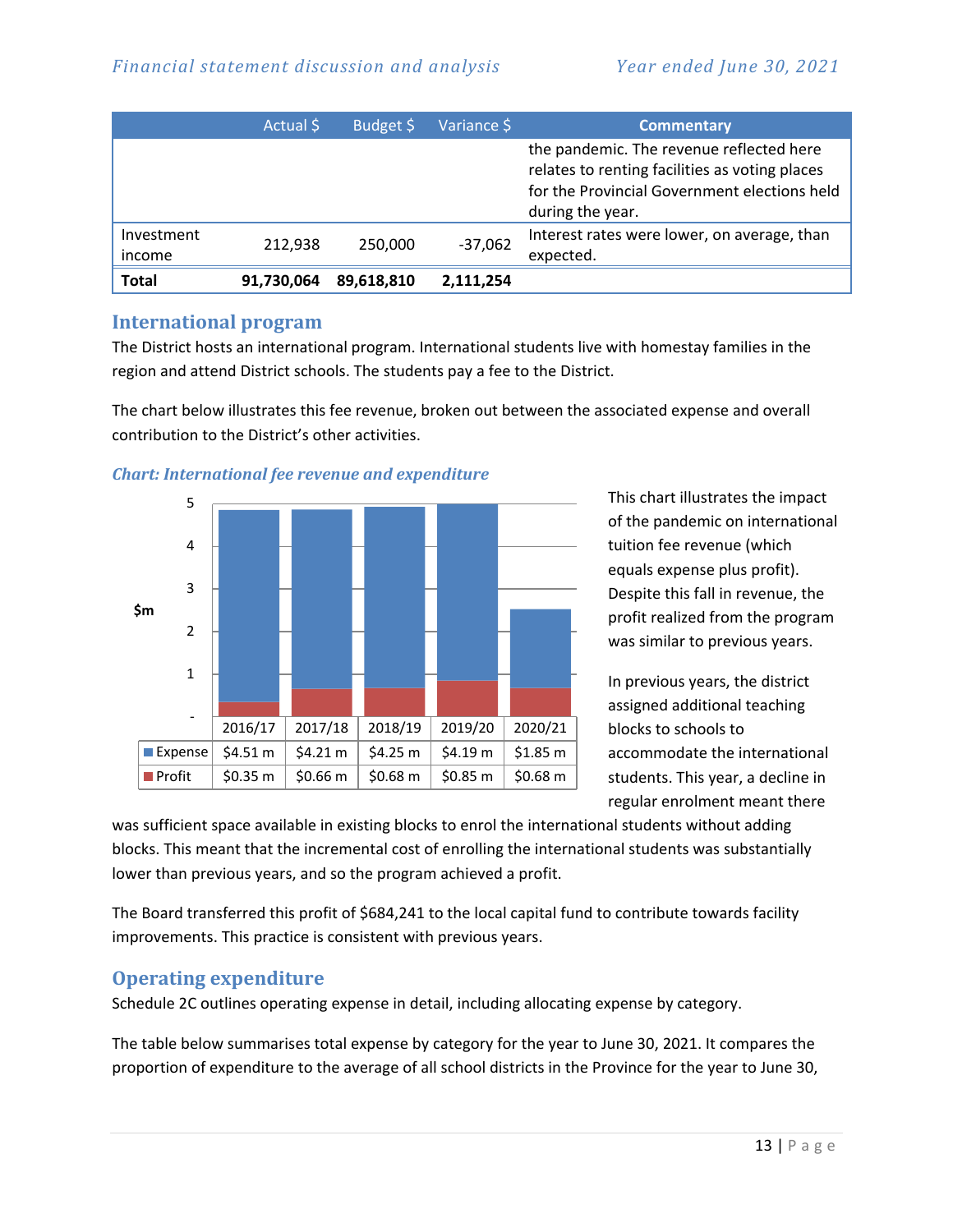2020. The 2019/20 school year is the most recent year for which other District's financial information is publicly available. For comparison purposes, this analysis excludes international program expenditures.

| <b>Function</b>                             | 2020/21<br>% of total | 2019/20<br>Prov. Av.<br>% of total | <b>Comments</b>                                                                                                                                                                                                                                                                                                                     |
|---------------------------------------------|-----------------------|------------------------------------|-------------------------------------------------------------------------------------------------------------------------------------------------------------------------------------------------------------------------------------------------------------------------------------------------------------------------------------|
| <b>Instruction</b>                          | 83.5%                 | 82.4%                              | Expenditure on instruction is greater than the previous<br>year's Provincial average, indicating that the District is able<br>to devote a greater percentage of its resources to the<br>delivery of education.                                                                                                                      |
| <b>District</b><br>Administration           | 3.6%                  | 4.0%                               | Expenditure on district administration is less than the<br>previous year's Provincial average. This may indicate that<br>the District has a relatively efficient administration<br>structure. It may also indicate that this function is under<br>resourced, leading to weaknesses in service delivery and<br>missed opportunities. |
| <b>Operations and</b><br><b>Maintenance</b> | 10.6%                 | 11.8%                              | Expenditure on operations and maintenance is less than<br>the previous year's Provincial average. The District utilises<br>its own operations staff to perform functions that many<br>other school districts contract third parties to provide. This<br>typically results in better quality control and lower costs.                |
| <b>Transportation</b>                       | 2.3%                  | 1.8%                               | This expenditure is greater than the Provincial average due<br>to the wider geographic distribution of schools in the<br>District and one of the lowest walk limits in the Province.                                                                                                                                                |
| Total                                       | 100.0%                | 100.0%                             |                                                                                                                                                                                                                                                                                                                                     |

The following table compares actual expenditure by category to the budget.

| <b>Function</b>                                | 2020/21\$  | Budget \$  | Variance \$  | <b>Comments</b>                                                                                                                                                                                                                                                                                                                                              |
|------------------------------------------------|------------|------------|--------------|--------------------------------------------------------------------------------------------------------------------------------------------------------------------------------------------------------------------------------------------------------------------------------------------------------------------------------------------------------------|
| <b>Instruction</b>                             | 73,588,279 | 76,305,104 | $-2,716,825$ | See commentary below this table.                                                                                                                                                                                                                                                                                                                             |
| <b>District</b><br>Administration              | 3,091,274  | 3,447,616  | $-356,342$   | One management position remained unfilled<br>during the year. About \$71,000 of<br>professional development funding jointly<br>administered with CUPE remained unspent at<br>the end of the year. Departments also<br>achieved various other cost savings.                                                                                                   |
| <b>Operations</b><br>and<br><b>Maintenance</b> | 9,153,702  | 9,548,166  | -394,464     | Management diverted some maintenance<br>resources to capital projects during the year,<br>such as the BX Elementary project. This<br>reclassifies the associated expense as a<br>capital asset purchase. Utility costs were also<br>less than forecast, with some utility costs<br>attributed to the special purpose Federal Safe<br>Return to School grant. |
| <b>Transportation</b>                          | 1,936,610  | 2,023,139  | $-86,529$    | Transportation salaries and benefits were<br>consistent with budget. This variance relates<br>to timing differences with the purchase of                                                                                                                                                                                                                     |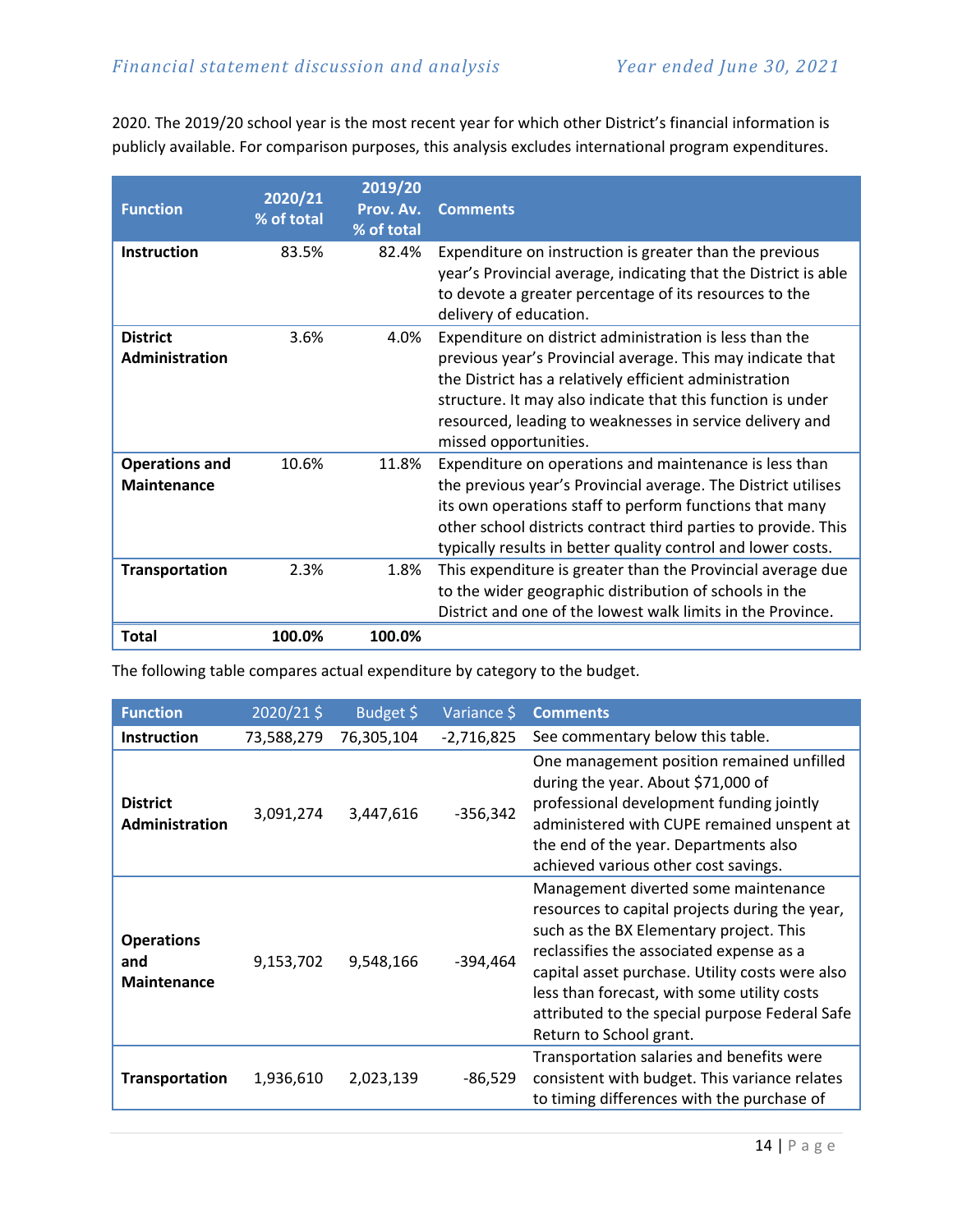| <b>Function</b> | $2020/21$ \$ | Budget \$             |            | Variance \$ <b>Comments</b>                                                      |
|-----------------|--------------|-----------------------|------------|----------------------------------------------------------------------------------|
|                 |              |                       |            | supplies, with an order of supplies placed but<br>not fulfilled by the year-end. |
| Total           |              | 87,769,865 91,324,025 | -3,554,160 |                                                                                  |

The following differences in costs against budget lead to the variance of \$2.7 million in instruction costs:

| Variance \$ | <b>Narrative</b>                                                                                                                                                                                                                                                                                                                                                                                                                  |
|-------------|-----------------------------------------------------------------------------------------------------------------------------------------------------------------------------------------------------------------------------------------------------------------------------------------------------------------------------------------------------------------------------------------------------------------------------------|
| 735,356     | Educational Leave program. This is a requirement of the Teachers' collective agreement and<br>provides partially paid leave to teachers to undertake academic training or other studies. A<br>joint committee with representation from the Board and the Vernon Teachers' Association<br>determines its use. The District is required to commit these unspent funds to this<br>Educational Leave Program for use in future years. |
| $-277,251$  | International program costs greater than budgeted due to enrolment in the International<br>program (with associated revenue) being greater than anticipated. Homestay costs and<br>agent recruitment fees drive this variance.                                                                                                                                                                                                    |
| 731,067     | School budgets not utilised, carried forward as restricted funds to next year.                                                                                                                                                                                                                                                                                                                                                    |
| 736,158     | Targeted Aboriginal Education funding not utilised, carried forward as restricted funds to<br>next year.                                                                                                                                                                                                                                                                                                                          |
| 780,000     | Variances in benefit assumptions. There was a substantial decrease in staff usage of<br>extended health and dental benefits as the pandemic restricted access to paramedical<br>services (physiotherapy, massage) and dental services.                                                                                                                                                                                            |
| 11,495      | The net amount of various other variances from budget.                                                                                                                                                                                                                                                                                                                                                                            |
| 2,716,825   | Total                                                                                                                                                                                                                                                                                                                                                                                                                             |

#### **Staff**

The District spent 89%, or \$76.7 million, of operating expenditure on salaries and benefits. As expected for a school district, the majority of this staff cost (about 67%) is for teacher salaries and benefits.

Funding criteria means the district distributes staff costs among the operating fund and the special purpose funds. The classroom enhancement fund, for example, covers the salary and benefit cost of over ten percent of the District's teachers. Total staff levels across the funds are considered earlier in this document.

## **Transfers to other funds**

The District purchased about \$397,988 of capital assets during the year directly from the operating fund, about \$58,000 less than budgeted.

The Board transferred \$2,835,690 to the local capital fund during the year. This is broken down in detail later in the Capital Fund section of this document.

\$30,000 was transferred to the operating fund from the company that owns the woodlot utilised by the School District's forestry trades program. The District directs this funding towards the forestry trades education program.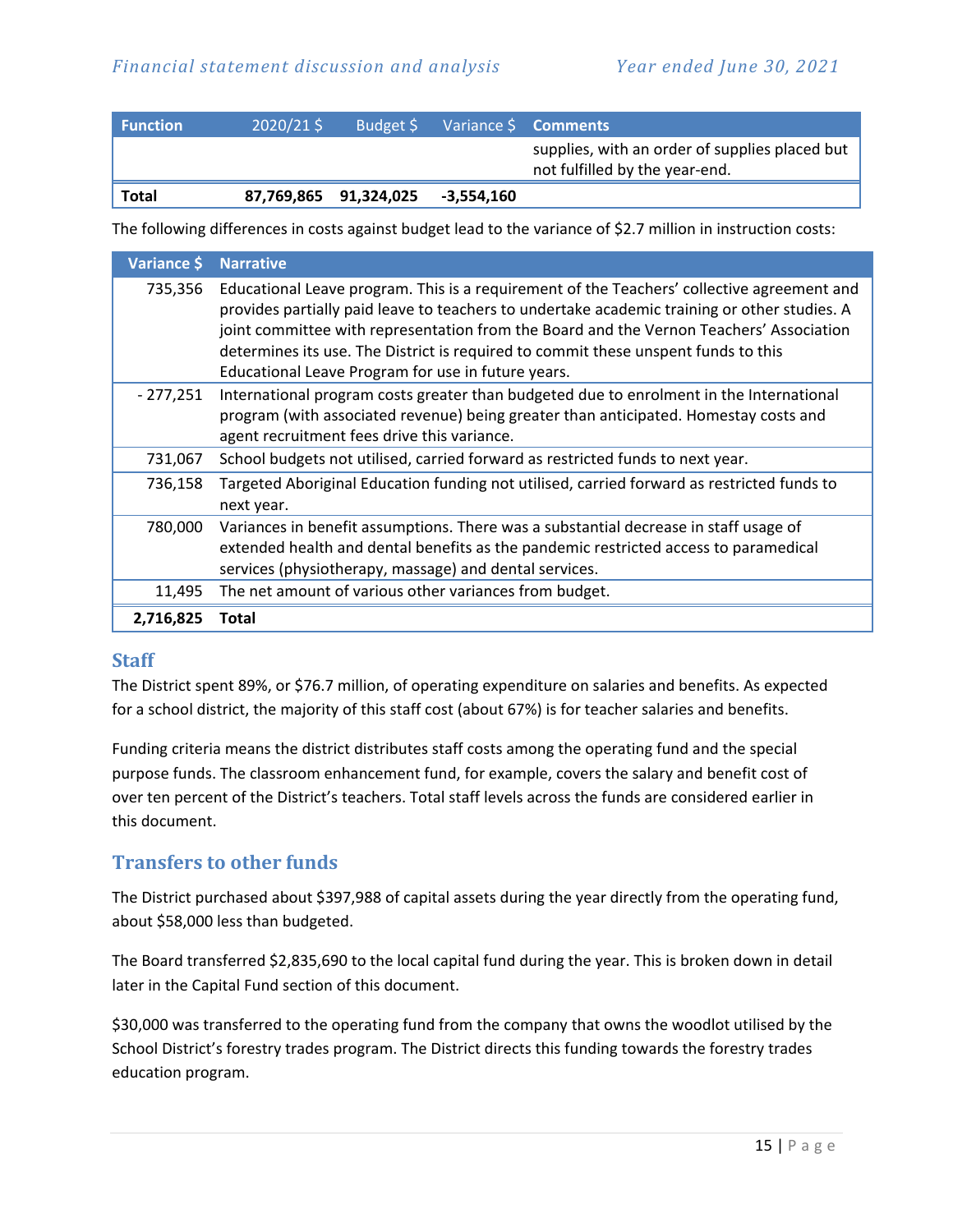## **Operating surplus**

#### **Operating surplus restrictions**

The operating surplus for the year to June 30, 2021 was \$756,521. Schedule 2 on page 29 of the financial statements shows the calculation of this amount. This surplus increased the operating fund balance from \$5,176,022 at the beginning of the year to \$5,932,543 at June 30, 2021.

Note 9, on page 22 of the financial statements, outlines the restrictions on the use of the accumulated surplus. The funds are restricted at the Board's discretion.

|                                                     | June 30, 2020  | June 30, 2021 |
|-----------------------------------------------------|----------------|---------------|
| <b>Indigenous Education commitments</b>             | \$598,224      | \$736,158     |
| Union commitments                                   | 694,115        | 857,857       |
| School budget balances                              | 716,070        | 746,240       |
| Trustee travel                                      | 18,836         | 18,074        |
| Department budget balances                          | 87,605         | 47,271        |
| Appropriated by budget bylaw and budget allocations | 2,061,172      | 2,063,887     |
| Address learning impacts of pandemic                | $\blacksquare$ | 277,780       |
| Contingency reserve                                 | 1,000,000      | 1,185,276     |
| Total operating surplus                             | 5,176,022      | 5,932,543     |

#### **Indigenous Education commitments**

The board receives funding from the MoE which Provincial policy states the District must spend on the provision of Indigenous education programs and services.



This chart illustrates the revenues and expenditures for the year in comparison to funding remaining at the year-end. This year, the District spent the majority of the funding received in the year. An amount equivalent to 40% of the annual funding remains available at the year-end to spend in future years.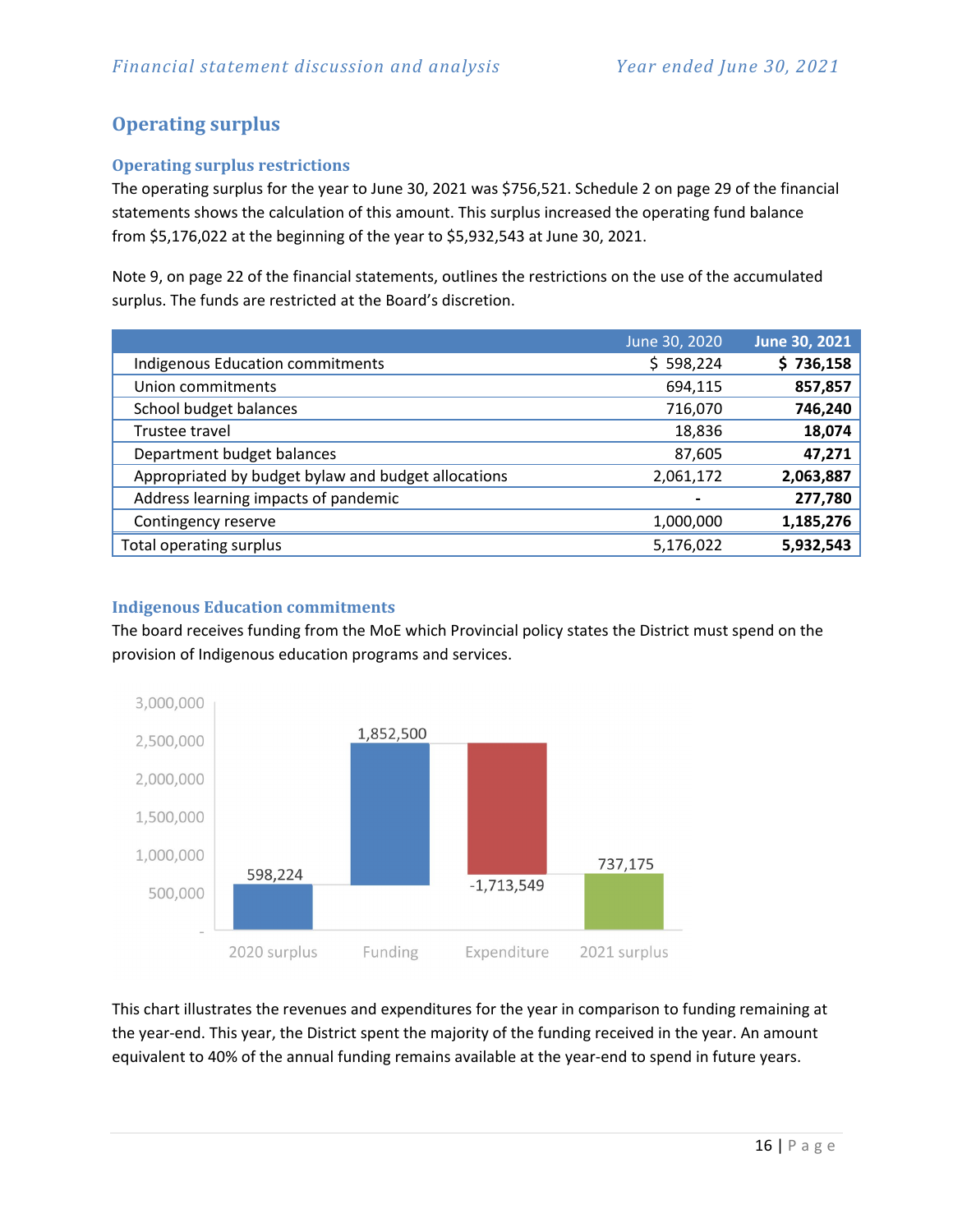#### **Union commitments**

This balance is restricted to fund contractual obligations in collective agreements with employee unions to provide certain future funds for employee professional development and collective agreement administration.



Annual expenditure was less than the contractually required allocation, leading to an even larger surplus at the year-end. \$754,837 (88%) of this surplus relates to the teachers' educational leave fund.

#### **School budget balances**

The District allocates schools a budget to cover the costs that a school Principal has discretion over. This includes classroom supplies, repair, replacement or acquisition of minor equipment, consumables, discretionary time for school staff and many other discretionary costs.

The budget allocation to schools primarily comprises a base amount per school and a per-student amount.

The district has a practice of carrying forward unspent amounts to the following year, facilitating the Principal's year-to-year management of the school budget.

The chart below shows budget allocations in comparison to surplus and annual expenditure.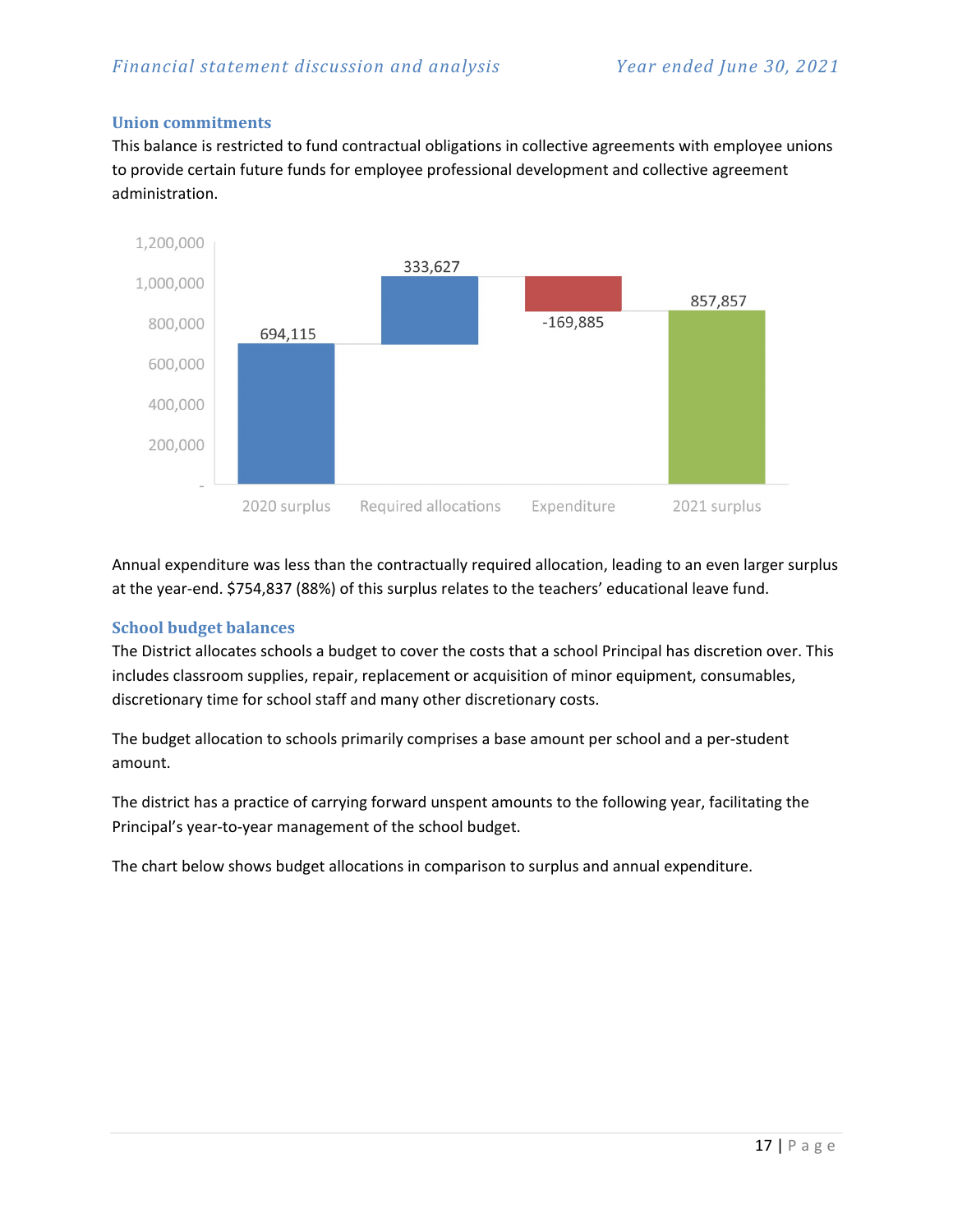

Annual expenditure approximated the annual budget allocation. The surplus at the beginning of the year was present at the end of the year. The closing surplus equates to 47% of annual expenditure.

In addition to this surplus, about \$1.2 million of deferred revenue remains for school generated funds noted in the Financial Position section earlier in this document.

#### **Appropriated by budget bylaw and budget allocations**

The board carried forward \$ 2,061,172 of funds from the prior year for allocation in future years. The budget adjustment plan for next school year adopted by the board in April 2021 identified the following costs that the board will fund using the available surplus:

| Initiatives for one year:                                  |             |
|------------------------------------------------------------|-------------|
| School psychologist 1.0 FTE                                | 108,000     |
| Enhanced cleaners to December 2021 (Covid)                 | 120,000     |
| School administration time (0.1 FTE per Elementary school) | 151,200     |
| Literacy teachers                                          | 108,000     |
| Total one-year costs                                       | 487,200     |
| Amount needed to balance 2021/22 budget                    | 1,576,687   |
| <b>Total budget bylaw appropriation</b>                    | \$2,063,887 |

Using surplus of \$1.6 million to balance the 2021/22 budget raises the possibility of the Board having to make reductions in service for the subsequent year's budget should the available surplus be drawn down.

#### **Address learning impacts of pandemic**

The MoE announced an additional grant of \$277,780 towards the end of the fiscal year. The purpose of this grant is to address the learning impacts of the pandemic. The late announcement and distribution of the grant led to the district not spending it before the year-end.

#### **Contingency reserve**

The Board has restricted \$1,184,259 as a contingency reserve.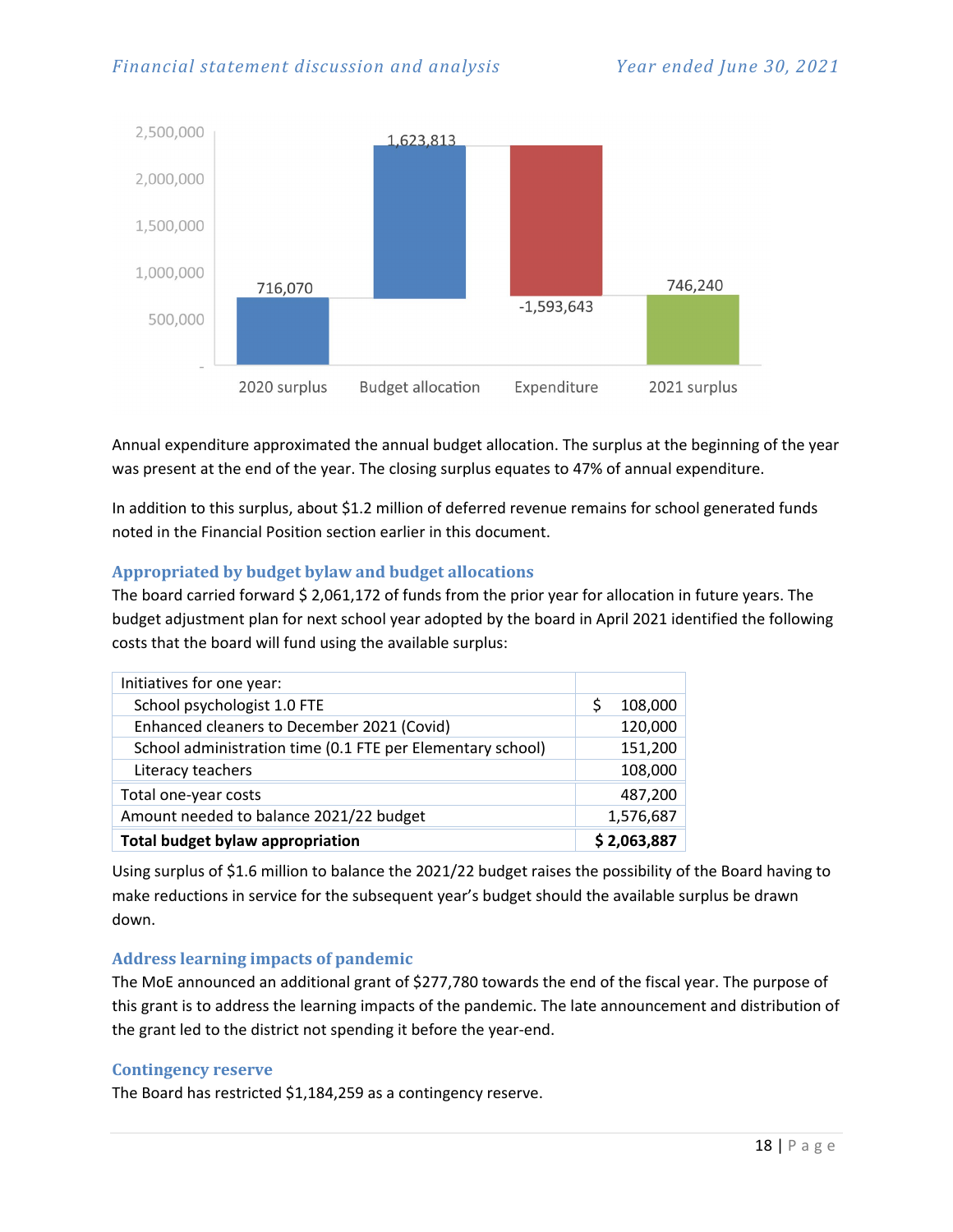The Ministry of Education's financial management working group recommend that 'the unrestricted portion of the accumulated reserve … is expected to range from one to four percent'. The Board has not allocated the contingency reserve for future expenditure. It is analogous to the unrestricted portion of the accumulated reserve for the purposes of that recommendation.

When setting the contingency reserve target, a balance is struck between mitigating the risk of unforeseen expenses or decreases in revenue and consuming funds to maximise the educational opportunities of students.

The Districts' annual operating revenues are \$91,730,064. The contingency reserve represents 1.3% of that amount. This is at the bottom of the 1% to 4% expectation set by the Ministry of Education's financial management working group. This suggests that the Board is allocating as much funds as prudently possible for the educational opportunities of students, maintaining the contingency reserve at a low balance.

# <span id="page-18-0"></span>**Special Purpose Funds**

### **Overview**

The financial statements report transactions within the special purpose funds in the following schedules:

| <b>Schedule</b> | Page  | <b>Overview</b>                                                            |
|-----------------|-------|----------------------------------------------------------------------------|
| 3               | 34    | Summarises the total revenues and expenses of all the special purpose      |
|                 |       | funds. Also indicates the amounts spent on capital assets and transferred  |
|                 |       | to the Local Capital fund.                                                 |
| 3A              | 56-36 | Outlines, by each group of funds, the grants received and expenses for the |
|                 |       | year to June 30, 2021.                                                     |

The following table summarises some of the information presented in schedule 3A.

| <b>Fund</b>                  | <b>Surplus from</b><br>previous year \$ | <b>Grants &amp; revenue</b><br>received \$ | <b>Expenses</b> \$ | <b>Surplus at end</b><br>of year \$ |
|------------------------------|-----------------------------------------|--------------------------------------------|--------------------|-------------------------------------|
| Annual facility grant        |                                         | 356,510                                    | 356,510            |                                     |
| Learning Improvement         |                                         | 309,422                                    | 309,422            |                                     |
| Scholarships and bursaries   | 370,970                                 | 159,798                                    | 117,031            | 413,737                             |
| School generated funds       | 1,160,262                               | 1,594,399                                  | 1,562,903          | 1,191,758                           |
| <b>Strong Start</b>          |                                         | 128,000                                    | 128,000            |                                     |
| Ready, Set, Learn            |                                         | 34,300                                     | 34,300             |                                     |
| <b>OLEP</b>                  | 52,147                                  | 165,175                                    | 200,324            | 16,998                              |
| CommunityLINK                |                                         | 645,902                                    | 645,902            |                                     |
| <b>Classroom Enhancement</b> |                                         | 696,607                                    | 696,607            |                                     |
| Fund - Overhead              |                                         |                                            |                    |                                     |
| Classroom Enhancement        |                                         | 5,510,156                                  | 5,510,156          |                                     |
| Fund – Staffing              |                                         |                                            |                    |                                     |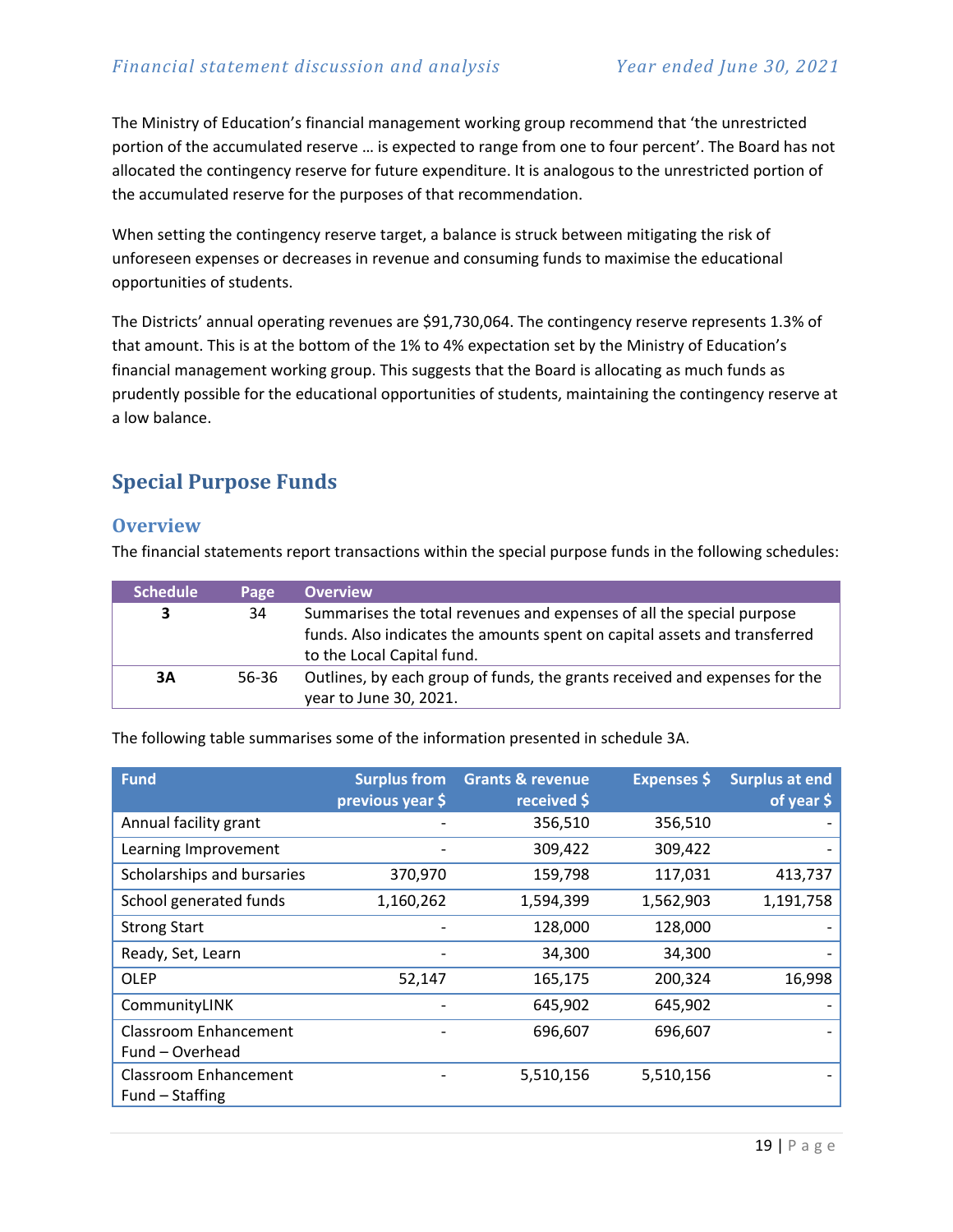## *Financial statement discussion and analysis Year ended June 30, 2021*

| <b>Fund</b>                       | <b>Surplus from</b><br>previous year \$ | <b>Grants &amp; revenue</b><br>received \$ | <b>Expenses</b> \$ | <b>Surplus at end</b><br>of year $\oint$ |
|-----------------------------------|-----------------------------------------|--------------------------------------------|--------------------|------------------------------------------|
| <b>Classroom Enhancement</b>      | 44,244                                  | 61,596                                     | 105,840            |                                          |
| Fund – Remedies                   |                                         |                                            |                    |                                          |
| <b>First Nation Student</b>       | 87,483                                  | 102,305                                    | 115,803            | 73,985                                   |
| Transportation                    |                                         |                                            |                    |                                          |
| Mental Health in Schools          |                                         | 52,000                                     | 52,000             |                                          |
| <b>Changing Results for Young</b> |                                         | 6,000                                      | 6,000              |                                          |
| Children                          |                                         |                                            |                    |                                          |
| Safe Return to School             |                                         | 640,018                                    | 640,018            |                                          |
| Federal Safe Return to            |                                         | 3,275,928                                  | 3,275,928          |                                          |
| Class                             |                                         |                                            |                    |                                          |
| Other grants                      | 4,794                                   | 45,039                                     | 11,735             | 38,098                                   |
| Total                             | 1,719,900                               | 13,783,155                                 | 13,768,479         | 1,734,576                                |

## **School generated funds**

School generated funds account for fees and contributions raised at the school level. Examples of such fees and contributions include school supply fees paid by parents and caregivers; school trip fees; PAC contributions; graduation celebration fundraising; cafeteria revenue, vending machine revenue and athletics fees. The schools target these funds for the purpose that the fee payers or donors intended.

Fees and contributions are significantly less than in the previous year. This reflects fewer school field trips, theatre activities, and refunds for previous year's field trips that schools had to cancel.

## **CommunityLINK**

The CommunityLINK grant from the Provincial Government is to support programs and services to improve the educational performance of vulnerable students, including both academic achievement and social functioning. This includes promoting partnerships and an integrated approach to supporting vulnerable students with families, communities and service providers.

It primarily funds staff from community organisations who work with our vulnerable students to improve their educational performance. It also partially funds lunch meal programs at certain schools in the District.

Grant funding has not increased in line with inflation in previous years. To maintain a reasonable level of service, the District contributed an additional \$208,000 from the operating fund to provide these services.

## **Classroom Enhancement Funds**

The grants from the three Classroom Enhancement Funds totalled \$6,268,359. The MoE provides these grants to offset the additional costs associated with the restoration of historical collective agreement language regarding class size and composition.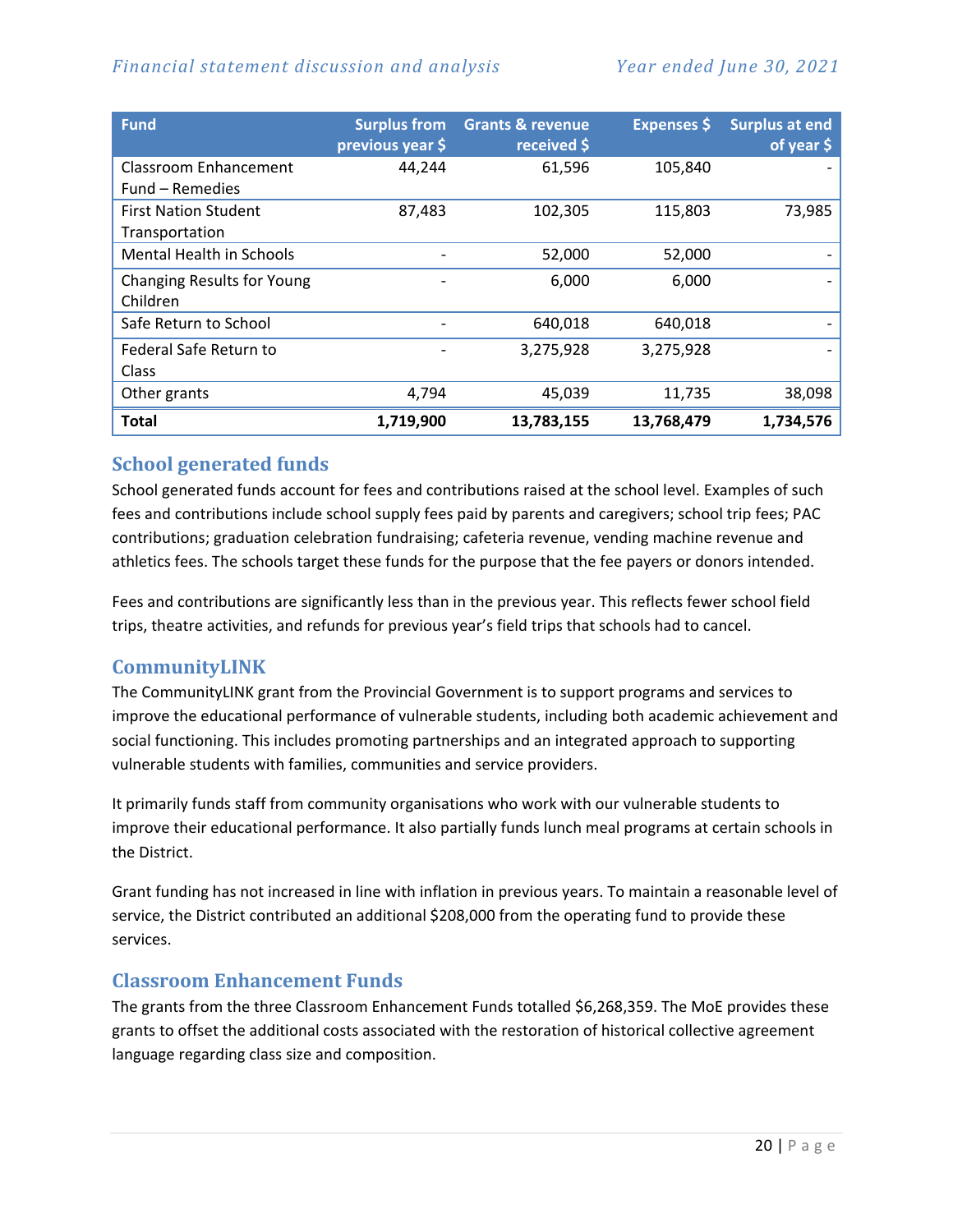Direct staffing costs associated with the changes to class size and composition are accounted for within the 'Classroom Enhancement Fund – Staffing'. They include:

- 45.9 FTE additional teachers needed to offset the reduction in class sizes;
- 5.1 FTE additional teachers allocated in consultation with teaching staff;
- 2.8 FTE teacher librarians needed to meet non-enrolling ratios; and
- TTOC wages to address other requirements of the restored language.

The MoE calculates the grant based on initial forecasts provided to the MoE by the School District. The School District is only able to utilise these funds to meet necessary costs of the restored language.

Schedule 3A accounts for indirect costs, or overheads, associated with these changes within the 'Classroom Enhancement Fund – Overhead'. They include:

- TTOC coverage for sick and other leaves for the additional teachers;
- Additional Educational Assistants needed to support the increased number of classes; and
- Other miscellaneous costs associated with data tracking, increased class space and staff recruitment.

To receive the grants, the District must be able to demonstrate to the Provincial Government that the associated direct or indirect costs are a result of the restoration of the collective agreement language.

Certain classes exceeded the class size and composition limits outlined in the Collective Agreement. The School District is required to provide remedy, typically in the form of additional preparation time or collaboration time, to teachers of such classes. The 'Classroom Enhancement Fund – Remedies' provides grant funding to cover the associated expense.

The classroom enhancement funds, although new in the 2017/18 year, are a core part of the District's funding. They fund over 10% of the District's teachers. This funding is tied to the application of historical language restored to the collective agreement.

## **Safe Return to School and Federal Safe Return to Class funds**

The Provincial and Federal governments provided a total of \$3.9 million of grants targeted to the purpose of addressing the cost impact of the pandemic. They required that school districts spend the funds during the fiscal year.

The Board approved spending plans for these funds in the fall of 2020. The district acquired the services and assets anticipated by those spending plans during the year using these funds. The district fully spent the funds by the year-end as required.

## **Related entities**

The operating results and surplus of 554210 B.C. Ltd, a company controlled by the District, are also reflected as a special purpose fund as a related entity. The company facilitates the District's delivery of its forestry career education program.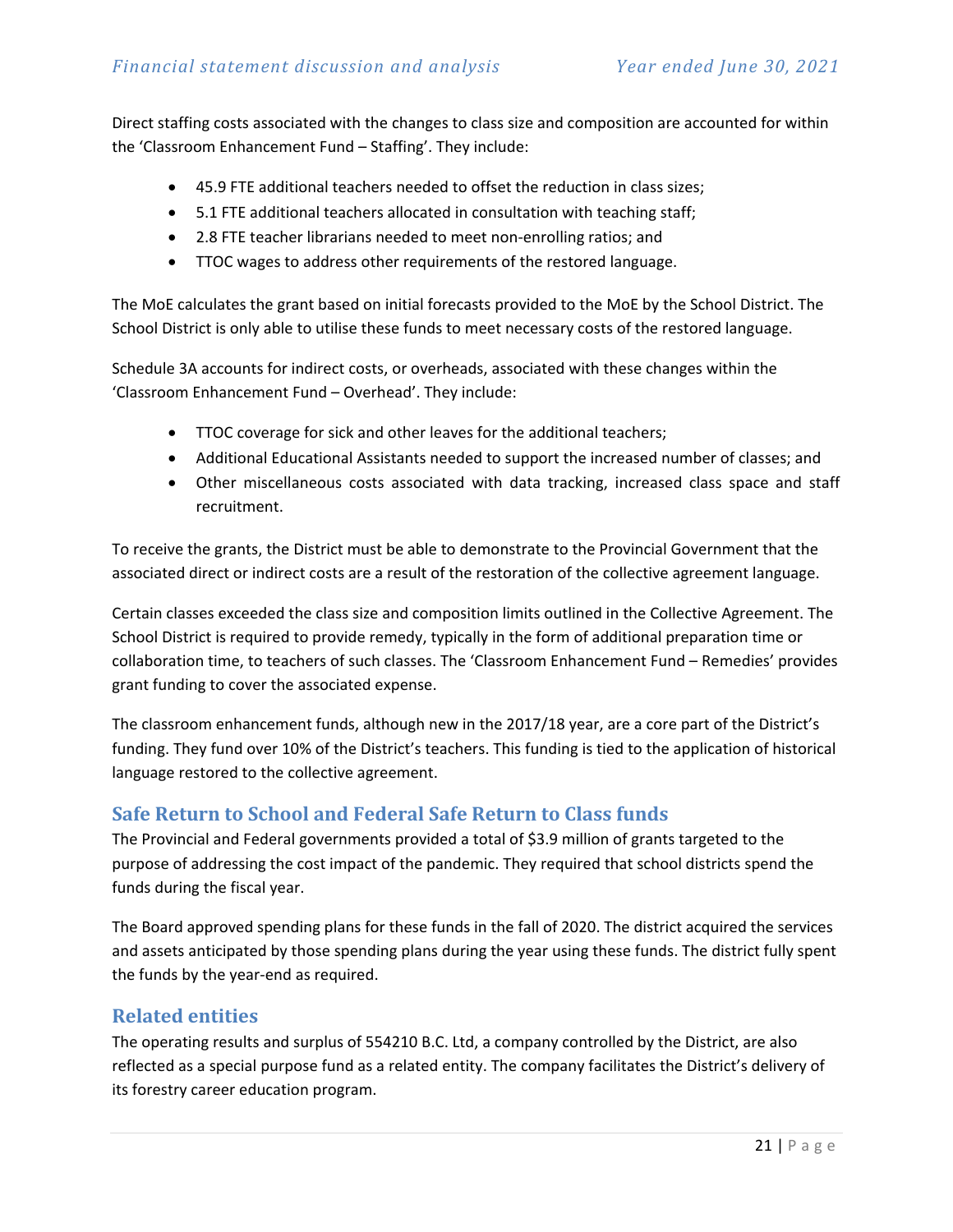The company generates the majority of its revenue from the sale of timber harvested from a woodlot owned by the company. Large scale harvesting typically occurs once every five years due to regulatory requirements. This was not one of those years, meaning only small-scale harvesting incidental to the delivery of the forestry program occurred. Silviculture expenditure related to planning for future harvests and the reforestation of previously logged areas still occurred.

As is normal in such a year, revenues were a little less than costs.

The company distributes \$30,000 to the operating fund to contribute towards the costs of the District's forestry education program

# <span id="page-21-0"></span>**Capital Fund**

### **Overview**

The capital fund, including the local capital fund, accounts for assets owned by the District and the funds used to purchase them or set aside to acquire them in the future.

Provincial grants targeted for the purchase of assets (for example, a grant to renovate a school) are recorded in the capital fund.

If the District purchases an asset using operating funds, then the District treats the cost of the asset as a transfer from the operating fund to the capital fund.

The Province does not provide capital grants for asset acquisitions such as computer equipment, school furniture and equipment, vehicles, maintenance equipment, photocopiers, classroom renovations or district administration buildings. The only source of funding available for these assets is typically operating funds. To set aside funds to allow the future purchase of major assets, the Board may transfer funds from the operating fund to the local capital fund.

| <b>Schedule</b> | Page | <b>Overview</b>                                                                                                                                                                                                                                                                                                                                                                                           |  |  |  |  |  |
|-----------------|------|-----------------------------------------------------------------------------------------------------------------------------------------------------------------------------------------------------------------------------------------------------------------------------------------------------------------------------------------------------------------------------------------------------------|--|--|--|--|--|
| 4               | 38   | Summarises amortization, local capital balances, and transfers to the<br>capital fund from other funds.                                                                                                                                                                                                                                                                                                   |  |  |  |  |  |
| 4Α              | 39   | <b>Outlines</b><br>the cost of assets acquired during the year.<br>the amortization of assets by asset class.<br>the original cost of assets owned by the District, by asset class<br>the total amortization of each asset class. This is an estimate of the<br>value of the wear-and-tear of assets over their lifetime.<br>the net book value of assets, being the cost less amortization.<br>$\bullet$ |  |  |  |  |  |
| 4B              | 40   | Outlines costs to date on construction that is still in progress at June 30,<br>2020. The only major capital project in progress at June 30, 2020 was the<br>BX Elementary School addition.                                                                                                                                                                                                               |  |  |  |  |  |
| 4C              | 41   | Accounts for targeted funding spent on the acquisition of capital assets.                                                                                                                                                                                                                                                                                                                                 |  |  |  |  |  |
| 4D              | 42   | Accounts for funding received which is targeted towards capital asset<br>purchases and which has yet to be spent.                                                                                                                                                                                                                                                                                         |  |  |  |  |  |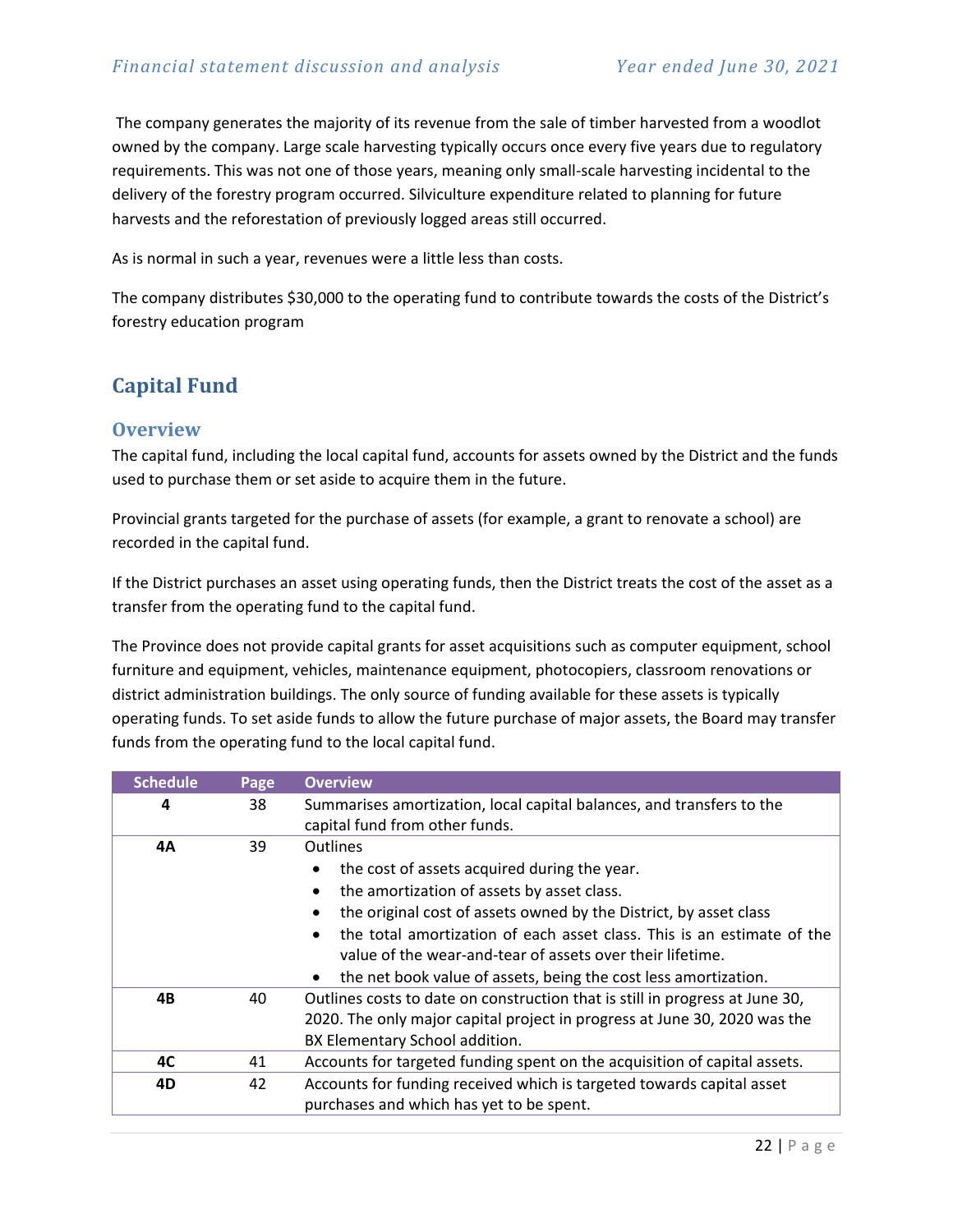## **Capital assets**

Schedule 4A summarises the capital assets owned by the District.

*Chart: Net book value (being cost less amortization) of tangible capital assets*



The District has \$126 million invested in its capital infrastructure.

The original cost (not current market value) of the land that the District's schools are located on is \$8.8m.

The vast majority of the District's capital assets are the school buildings.

The District also has significant investment in vehicles (primarily school buses), furniture and equipment (school furniture, shop equipment etc.) and computer software and hardware, including servers and staff computers.

The amortization expense recognises the depreciation of an asset over its useful life. The proportion of amortization to asset additions is an indication of the sufficiency of the level of capital investment. For example, if assets are amortizing faster than the District is replacing them, this may indicate an infrastructure deficit.

The chart to the right shows that additions were substantially larger than amortization. This indicates that a healthy level of capital replacement occurred during the year.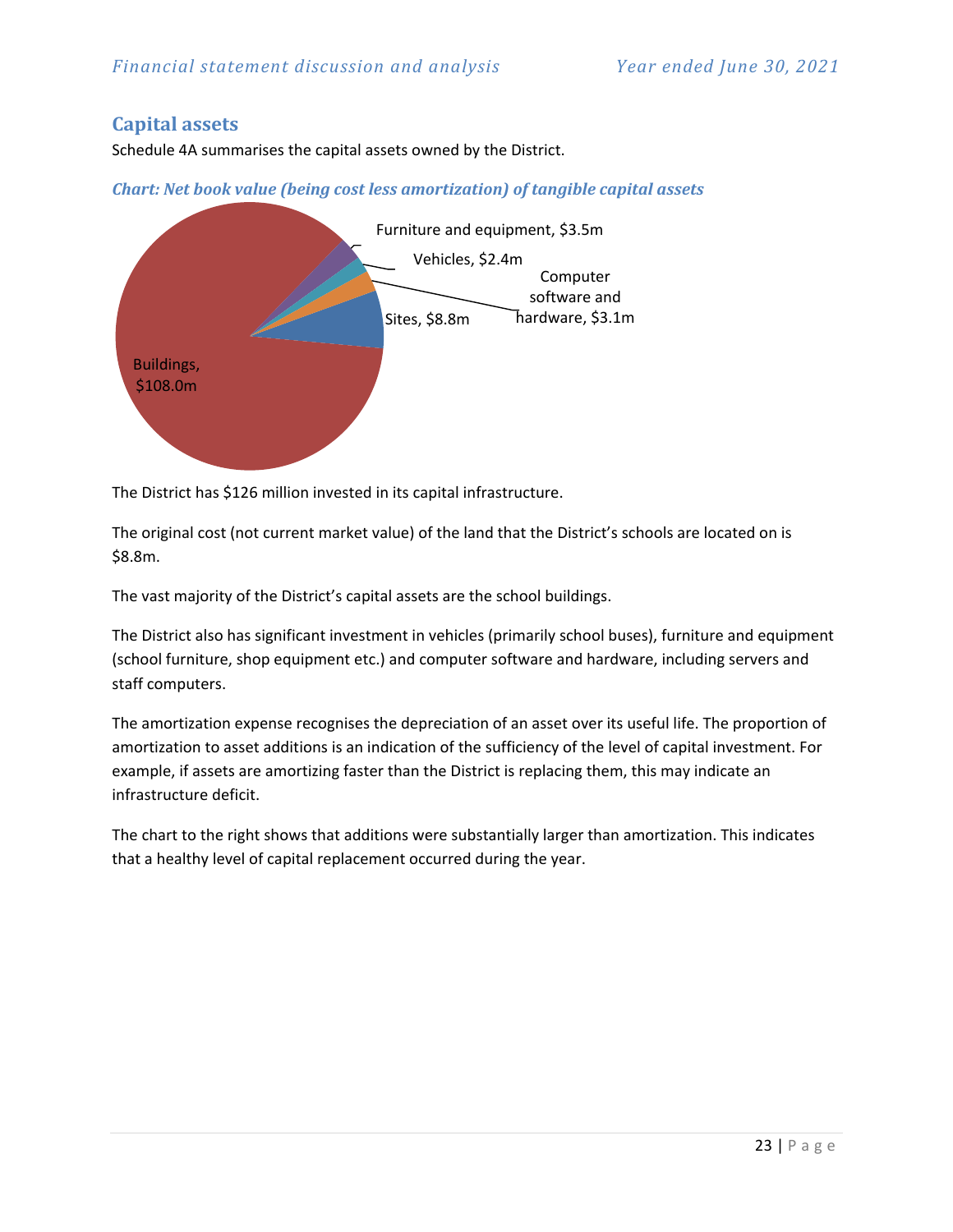

#### *Chart: Asset additions compared to asset amortization*

The majority of the building addition relates to the addition at BX Elementary.

Vehicle purchases include the acquisition of electric busses during the year.

## **Deferred capital revenue**

Schedule 4C accounts for grants received for capital asset purchases that the District has spent. Schedule 4D accounts for grants received for capital asset purchases that the District has yet to spend.

Schedule 4D illustrates that the District received \$11,439,381 of grants in the year to June 30, 2021 from the Ministry of Education in the form of bylaw capital. This includes the capital portion of the annual facilities grant.

The District received \$632,631 of insurance proceeds from the MoE. This relates to a flood at Seaton Secondary School, and the District used these proceeds to offset the associated costs.

The District completed \$10.8 million of grant funded capital projects during the year. This includes the purchase of busses, geothermal field installations, HVAC upgrades, a playground and the BX elementary addition.

The \$10.8 million of bylaw capital that the District spent on completed projects is accounted for as deferred capital revenue on schedule 4C. Deferred capital revenue balances are accumulated over the years, and amortized over the estimated lifespan of the assets acquired with the grant money. The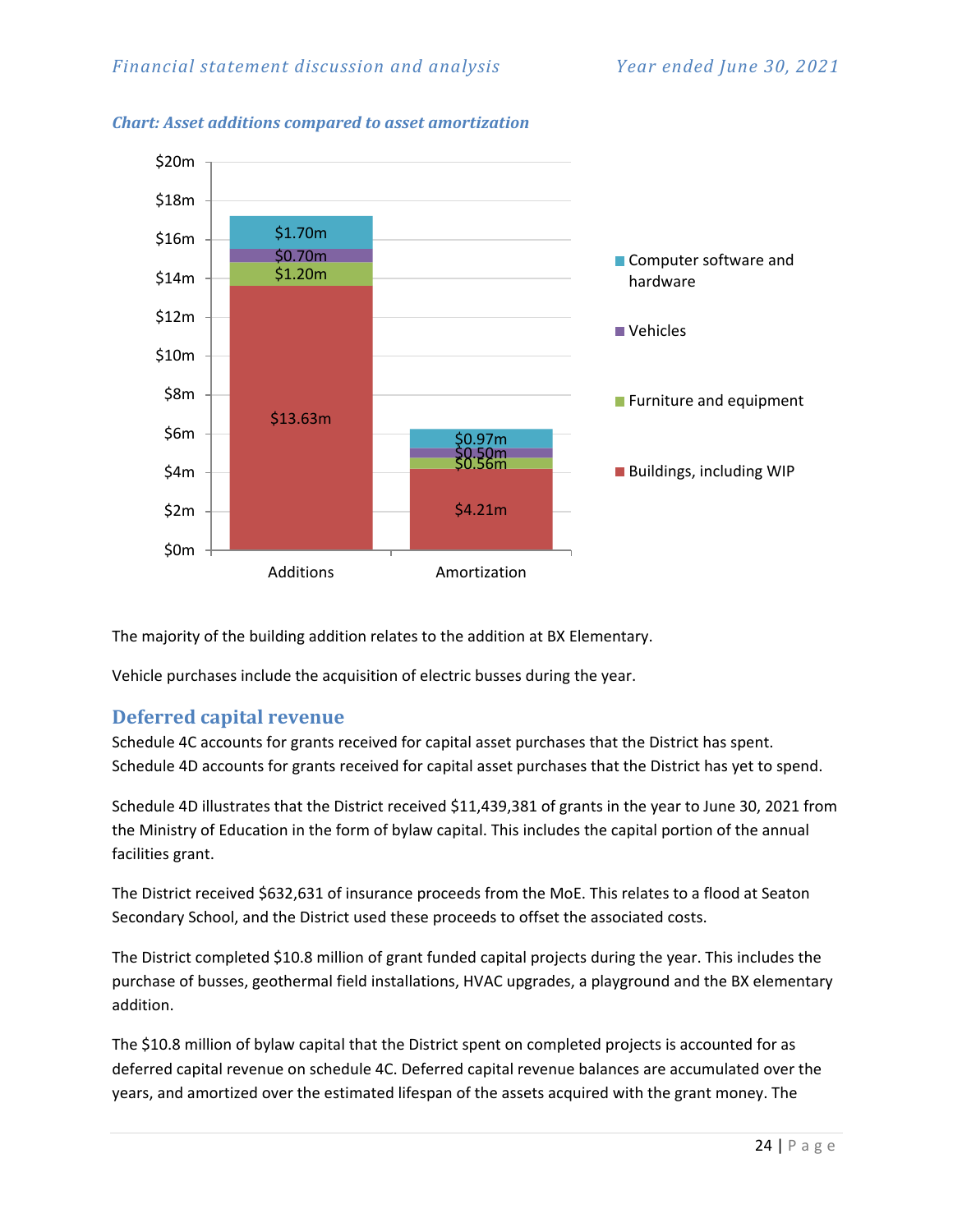deferred capital revenue balance reduced by \$7.3 million in the year to June 30, 2021 to reflect this amortization.

Schedule 4D also shows that the District started the year with \$428,997 of Ministry of Education Restricted Capital. This was targeted grants remaining from projects completed in previous years. The MoE required that the Board contribute this capital funding to the BX Elementary project.

The 'Other Provincial Capital' on schedule 4D relates to funding received from the Provincial Government to construct early childhood education centres at four elementary schools in the District. These construction projects are occurring mainly in the 2021/22 school year, when the District will spend these funds.

Historically, the Province has provided targeted funding for major school renovations and replacements and buses. The Province does not typically provide targeted funding for any other capital assets, including the purchase or construction of technology, classroom furniture and equipment, administrative buildings, and maintenance equipment.

The deferred capital revenue balance at June 30, 2021 is \$95.1 million (Schedule 4C). As the net book value of capital assets is \$125.9 million (schedule 4A), this indicates the District acquired 76% of its assets using targeted grant funding.

### **Local capital**

Schedule 4 includes a column showing the transfers to and from the local capital fund, and the balance in local capital at the end of the year.

As outlined in Board policy 2.22.0, 'Financial Surplus and Inter-Fund Transfer Policy', the Board approves transfers of funds from the operating fund to the capital fund in anticipation of necessary future capital expenditure which will not be funded by additional targeted grants from the Province. In doing so, the Board must strike a balance between ensuring the District has the necessary assets to function effectively, and using operational funds to provide quality education for students.

To facilitate year-to-year capital planning, local capital budgets that the District has not spent at the year-end are carried forward to the following year.

The table below discusses the transfers to local capital made during the year, and the utilisation of the local capital amounts.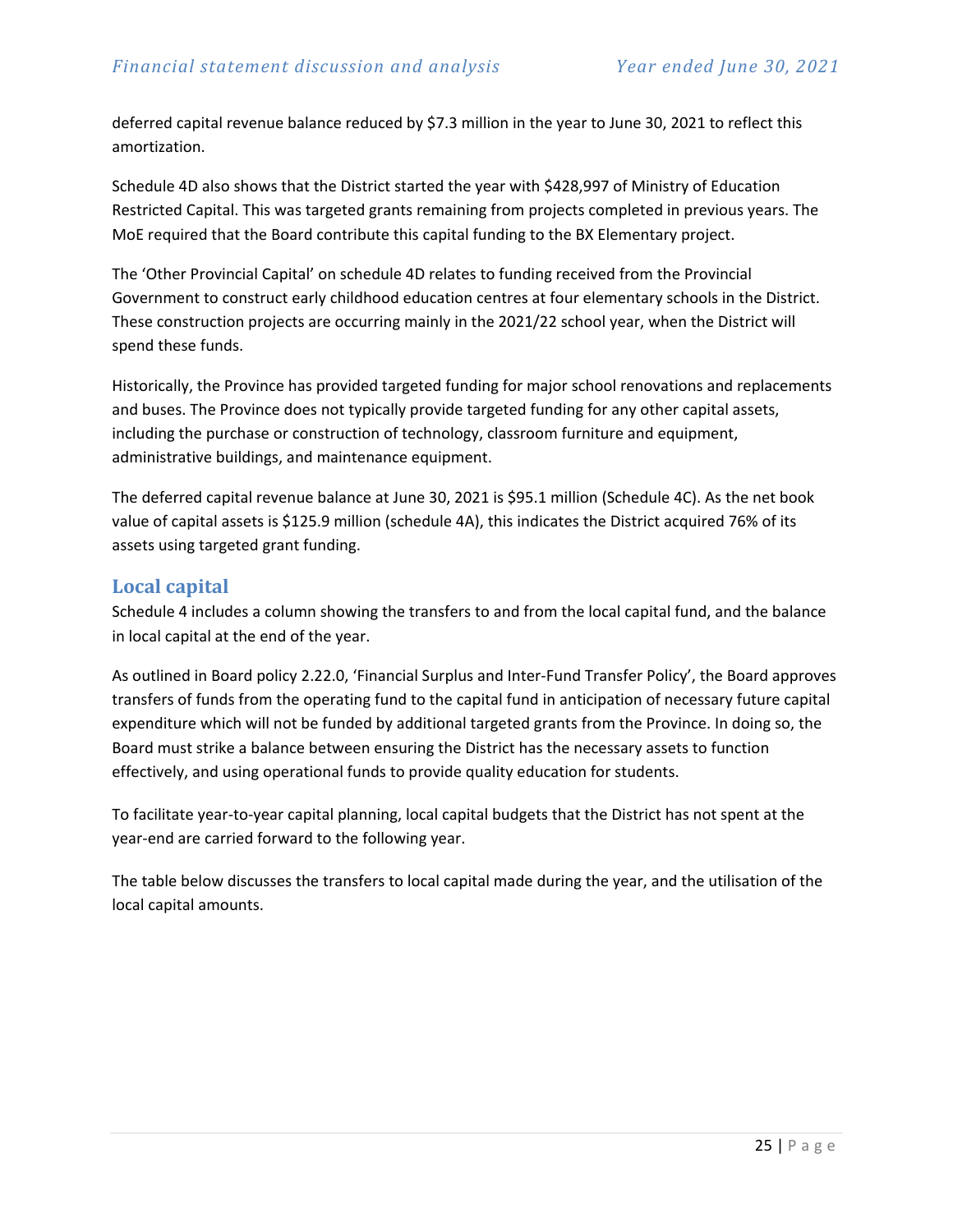| <b>Purpose</b>                                                               | <b>Opening</b> | <b>Transferred</b> | <b>Assets</b> | <b>Remaining</b> | <b>Notes</b>                                                                                                                                                                                                                                                                                                                                                                                                                                                                                                                                                                                                                                                                       |
|------------------------------------------------------------------------------|----------------|--------------------|---------------|------------------|------------------------------------------------------------------------------------------------------------------------------------------------------------------------------------------------------------------------------------------------------------------------------------------------------------------------------------------------------------------------------------------------------------------------------------------------------------------------------------------------------------------------------------------------------------------------------------------------------------------------------------------------------------------------------------|
|                                                                              | balance        | in.                | purchased     | amount           |                                                                                                                                                                                                                                                                                                                                                                                                                                                                                                                                                                                                                                                                                    |
| <b>Technology</b>                                                            | 128,460        | 845,000            | 1,389,083     | $-415,623$       | There are currently significant supply chain obstacles for acquiring<br>information technology equipment. The School District is<br>currently undergoing a major refresh of devices. The opportunity<br>arose to acquire a large number of devices prior to the year-end<br>that the District will deploy in the 2021/22 school year. IT<br>management took this opportunity to purchase the devices,<br>incurring a deficit but ensuring they had devices on hand to<br>deploy. The budgeted transfer to local capital for the 2021/22<br>school year will eliminate this deficit.                                                                                                |
| Maintenance,<br>custodial and<br>transportation<br>equipment and<br>vehicles | 67,060         | 188,000            | 83,109        | 171,951          | The District transfers \$188,000 a year to local capital for<br>acquisition of this equipment and vehicles. The respective<br>departments have set aside this amount in anticipation of future<br>purchases of equipment or vehicles.                                                                                                                                                                                                                                                                                                                                                                                                                                              |
| Photocopier<br>replacement                                                   | 74,664         | 52,336             | 5,100         | 121,900          | The District purchased the current fleet of photocopiers in<br>2017/18 at a cost of about \$300,000. The Board sets aside funds<br>each year in anticipation of the need to replace these assets at<br>the end of their useful life.<br>Management expect the lifespan of the School District's fleet of<br>photocopiers to be about 5 to 7 years. An amount is set aside<br>every year, based on the number of copies and prints made, to<br>fund the future replacement of these photocopiers. As this<br>amount varies, and the budget accounts for it in schools'<br>photocopy charge budget, the budget does not explicitly<br>recognise this as a transfer to local capital. |
| <b>School classroom</b><br>improvements                                      | 97,726         | 100,000            | 183,233       | 14,493           | The District spent about \$183,233 on providing projectors in<br>classrooms during the year, drawing down on previous years'<br>carry forward allocations. This is an ongoing project, with an<br>annual budget allocation of \$100,000.                                                                                                                                                                                                                                                                                                                                                                                                                                           |

# **Table: Local Capital analysis**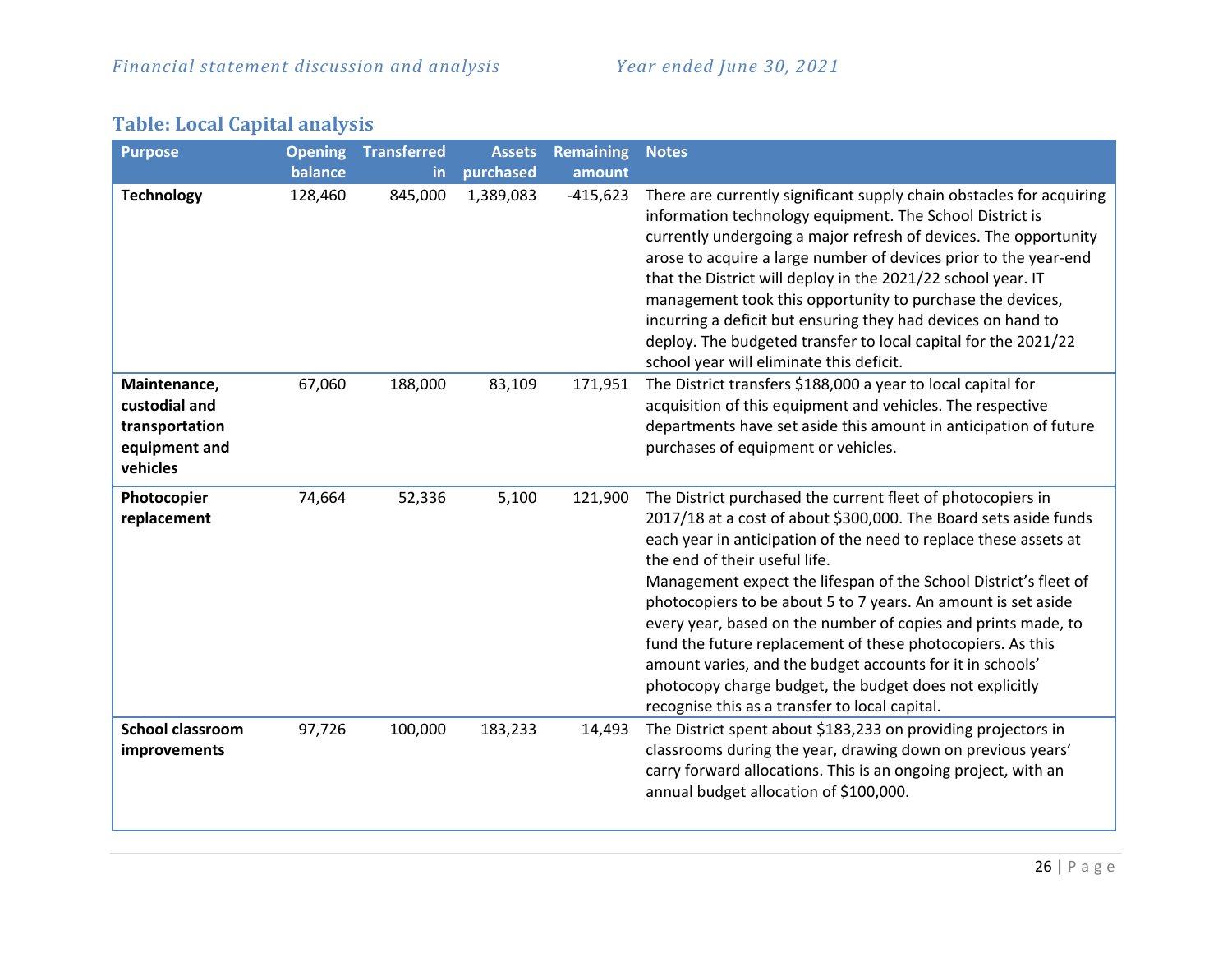| <b>Purpose</b>                                                     | <b>Opening</b> | <b>Transferred</b> | <b>Assets</b> | <b>Remaining</b> | <b>Notes</b>                                                                                                                                                                                                                                                                                                                                                                                                                                                                                                                                                                                                                                                                                                                                                                                                                                                                                                     |
|--------------------------------------------------------------------|----------------|--------------------|---------------|------------------|------------------------------------------------------------------------------------------------------------------------------------------------------------------------------------------------------------------------------------------------------------------------------------------------------------------------------------------------------------------------------------------------------------------------------------------------------------------------------------------------------------------------------------------------------------------------------------------------------------------------------------------------------------------------------------------------------------------------------------------------------------------------------------------------------------------------------------------------------------------------------------------------------------------|
|                                                                    | balance        | in.                | purchased     | amount           |                                                                                                                                                                                                                                                                                                                                                                                                                                                                                                                                                                                                                                                                                                                                                                                                                                                                                                                  |
| <b>Finance enterprise</b><br>resource planning<br>('ERP') software | 400,000        |                    | 68,664        | 331,336          | The District deployed the Finance module element of the<br>replacement ERP software in April of 2021. The District will deploy<br>the HR and Payroll module in 2022, utilising the remainder of this<br>budget.                                                                                                                                                                                                                                                                                                                                                                                                                                                                                                                                                                                                                                                                                                  |
| <b>Electric bus</b><br>acquisition                                 | 300,000        | 500,000            | 265,865       | 534,135          | The District acquired two electric school busses during the year<br>using grant funding and local capital. The Board has allocated<br>further funding to local capital to facilitate the future acquisition<br>of electric busses.<br>The Budget Adjustment Plan for the 2021/22 school year ('the<br>BAP') approved by the Board on April 21, 2021 required the<br>transfer of \$500,000 of surplus to local capital to allow the District<br>to replace older school busses to with electric busses instead of<br>regular petroleum fueled busses. The amended 2020/21 budget<br>does not reflect this transfer as the Board approved the transfer<br>later in the school year when a reasonable estimate of year-end<br>surplus was available.<br>The BAP can be found on the school district website:<br>https://sd22.bc.ca/wp-content/uploads/2021_22-Approved-<br>Budget-Adjustment-Plan-April-21-2021.pdf |
| <b>Facility</b><br>improvements                                    | 855,139        | 1,085,354          |               | 1,940,493        | The Board set aside \$855,139 in the previous school year to fund<br>future facility improvements, of which \$35,000 the Board then<br>allocated to fund the creation of an outdoor learning space at<br>Beairsto.<br>The BAP also approved the transfer of \$436,113 of surplus to local<br>capital to fund facility improvements. This will help provide the<br>means to perform any capital projects identified by the long-<br>range facilities plan that is currently in development.<br>Profits from the International Program are unpredictable. This<br>makes them suited towards setting aside for capital funds. Since<br>the International Program was established, profits have primarily<br>been utilised to fund the updating of the School District's                                                                                                                                             |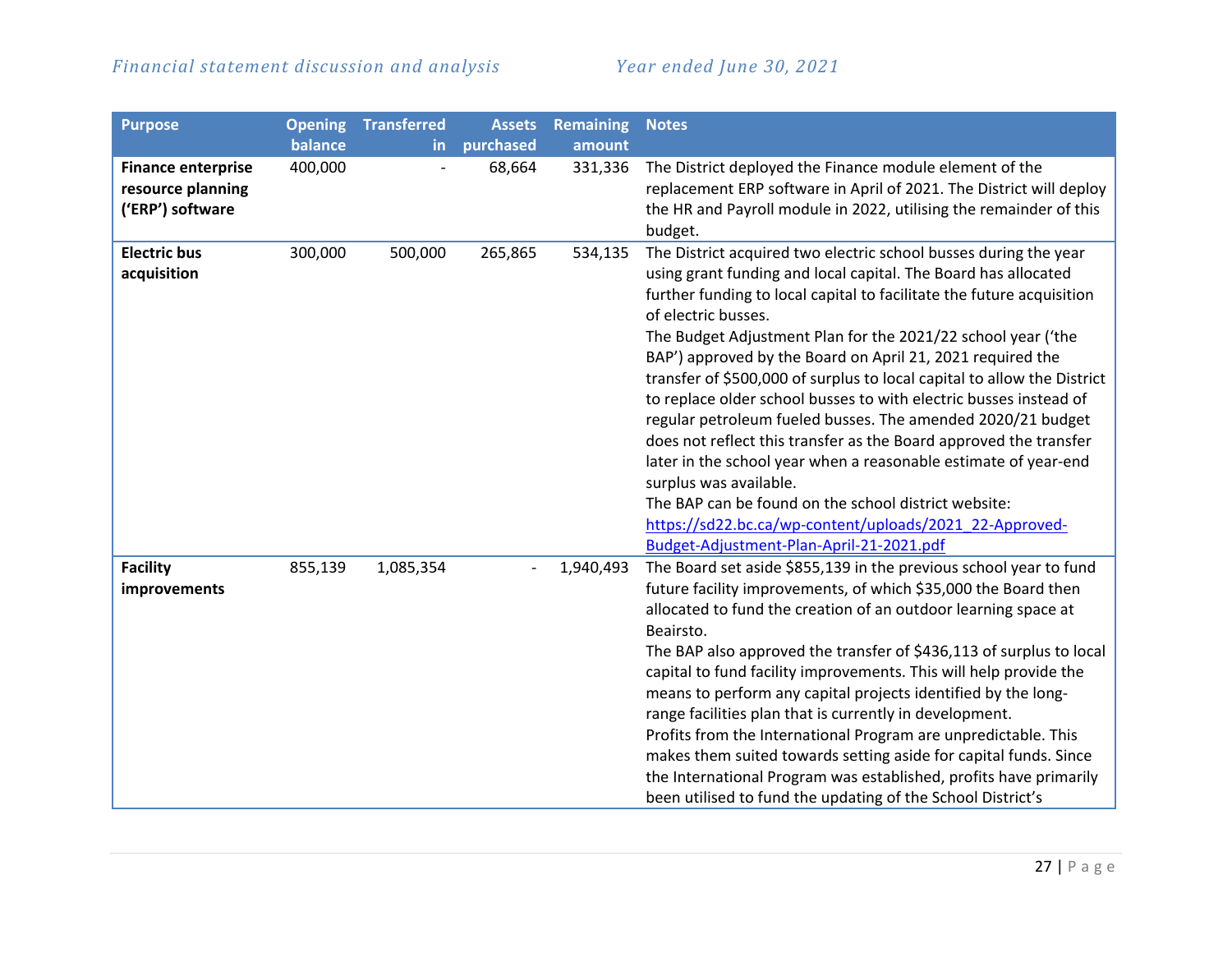| <b>Purpose</b>                                  | <b>Opening</b><br>balance | <b>Transferred</b><br>in. | <b>Assets</b><br>purchased | <b>Remaining</b><br>amount | <b>Notes</b>                                                                                                                                                                                                                                                                                                                                                                                                                         |
|-------------------------------------------------|---------------------------|---------------------------|----------------------------|----------------------------|--------------------------------------------------------------------------------------------------------------------------------------------------------------------------------------------------------------------------------------------------------------------------------------------------------------------------------------------------------------------------------------------------------------------------------------|
|                                                 |                           |                           |                            |                            | technology infrastructure, and the completed Board Office<br>renovation and portable replacement project.<br>The BAP approved the transfer of the profit from the<br>International Program to local capital. The forecast profit at the<br>time of preparation of the BAP was \$500,000. The actual profit for<br>the year is \$684,241, which is included in the amount identified<br>for transfer here.                            |
| <b>Beairsto Outdoor</b><br><b>Learning Area</b> |                           | 35,000                    | 4,079                      | 30,921                     | The project commenced during the year, utilising some of the<br>\$35,000 set aside for this purpose.                                                                                                                                                                                                                                                                                                                                 |
| <b>Learning commons</b><br>creation             | 370,000                   |                           |                            | 370,000                    | The Board allocated funding in 2019/20 to renovate school<br>spaces, such as libraries, to create learning commons areas. A<br>District committee made recommendations as to how the District<br>should best spend this funding to achieve this goal. This funding<br>will be utilised over the next five years, as the District makes<br>improvements to school facilities consistent with the<br>recommendations of the committee. |
| <b>Portable</b><br>acquisition                  | 594,752                   |                           | 541,456                    | 53,296                     | The District acquired and installed four portable classrooms<br>during the year using funds allocated in the previous year.                                                                                                                                                                                                                                                                                                          |
| <b>School shop</b><br>equipment<br>replacement  | 16,170                    | 30,000                    | 23,465                     | 22,705                     | The Board allocated \$30,000 a year to the replacement of school<br>shop equipment.                                                                                                                                                                                                                                                                                                                                                  |
| <b>Total</b>                                    | 2,903,971                 | 2,835,690                 | 2,564,054                  | 3,175,607                  | Agrees to schedule 4, page 38 of the financial statements                                                                                                                                                                                                                                                                                                                                                                            |